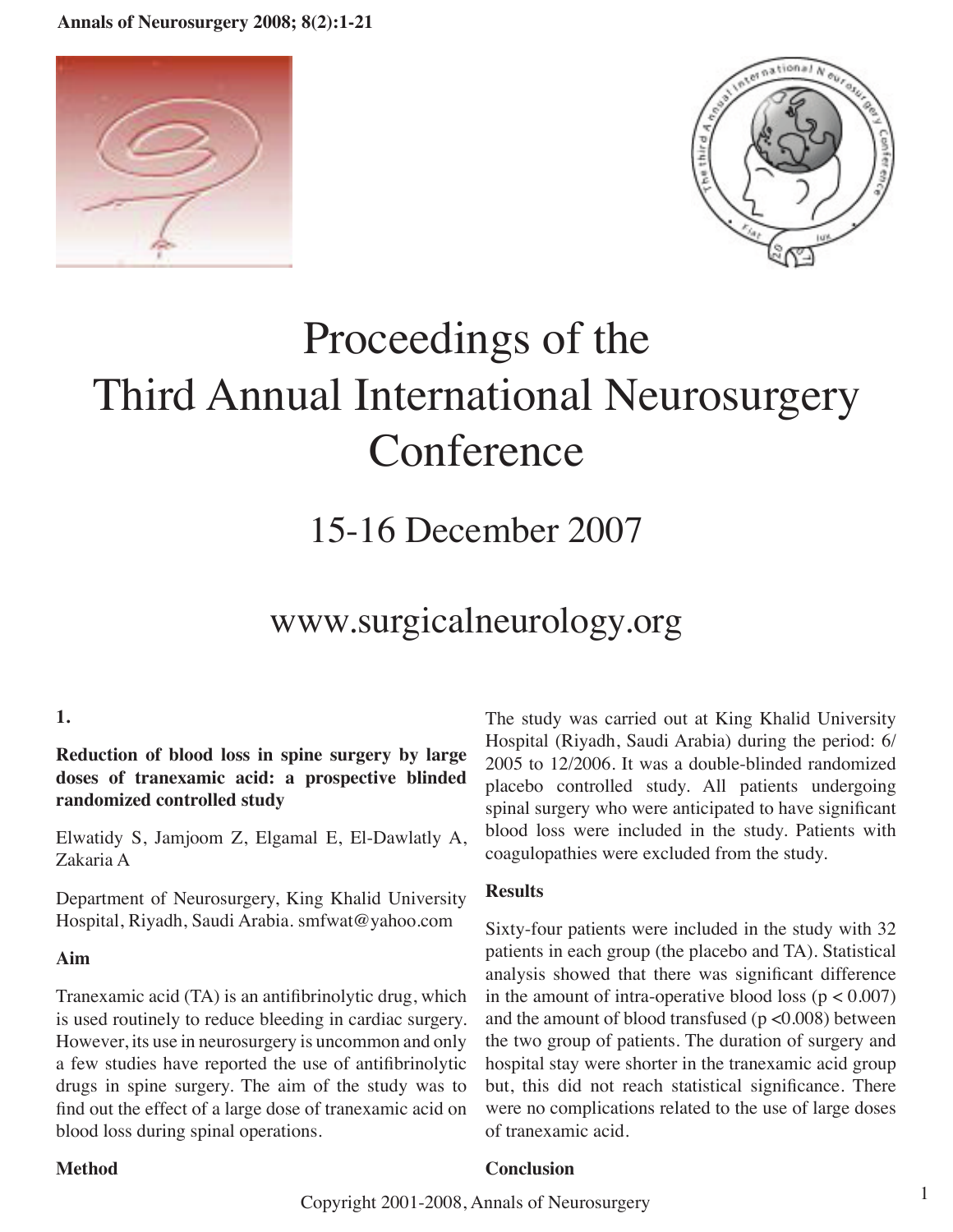The use of tranexamic acid during spinal surgery had significantly reduced blood loss and blood transfusion and it was not associated with complication. We strongly recommend its use during neurosurgical operations (spinal and cranial).

#### **Competing interests**

None declared

#### **Question**

a. What was the dose of the tranexemic acid?

b. Was there any rebound bleeding after stopping tranexemic acid?

c. How were systemic complications from tranexemic acid sought?

#### **Krisnan Bansal MD**

Dehradun, India

#### **Response**

We thank Dr Bansal for his questions.

|                        | <b>Loading dose</b><br>(during the induc-<br>tion of anaesthesia) | <b>Maintenance</b><br>dose<br>(given during<br>the surgery and<br>continued 5 hours<br>postoperatively) |
|------------------------|-------------------------------------------------------------------|---------------------------------------------------------------------------------------------------------|
| <b>Adults</b>          | 2 grams in $100$<br>cc iv                                         | 1 gram in $100$<br>cc at a rate of<br>100mg/hour                                                        |
| Paediatric<br>patients | 2 grams in $100$                                                  | 1 mg/kg/hour                                                                                            |

Table 1: Dosage of tranexemic acid

No postoperative hemorrhagic or thrombo-embolic phenomena was noted.

Postoperatively and at clinic visits the renal and the liver function tests were done. We did not come across any systemic complications which could be attributable to transexamic acid.

#### **A Zakaria MD**

Riyadh, Saudi Arabia

#### **Editorial comment**

Patients who undergo complex spinal surgery are at risk of considerable intra-operative blood loss and also of post-operative bleeding, The latter could leave the patient with devastating disability. Dr Elwatidy and colleagues should be congratulated on their excellent study. In their conclusion they stated that, "We strongly recommend its use during neurosurgical operations (spinal and cranial)". They indeed found that there was significantly less intra-operative blood loss and blood transfusion requirements in patients who received tranexemic acid than those who did not receive it. However, each group only had thirty-two patients. The study needs to be undertaken in a larger number of patients before firm recommendations can be made on the regular use of transexamic acid in patients who undergo complex spinal surgery. It would be interesting know whether Elwatidy et al found any significant difference between the two groups in terms of overall clinical outcome.

#### **2.**

#### **Morphometric and ultrastructural effect of drotrecogin alpha (active protein C) on spinal cord trauma model**

Guler D<sup>1</sup>, Berkman MZ<sup>1</sup>, Orakdogen M<sup>1</sup>, Hakan T<sup>1</sup>, Aker FV<sup>2</sup>, Bilir A<sup>3</sup>, San T<sup>4</sup>

<sup>1</sup>Clinics of Neurosurgery and <sup>2</sup>Pathology, Haydarpasa Teaching and Research Hospital, <sup>3</sup>Department of Histology and Embryology, Istanbul University, 4 School of Medicine, Department of Histology and Embryology, Marmara University, School of Medicine, Turkey

Aim

Drotrecogin alpha (active protein C) (APC) is a drug, which has multiple effects including antiinflammatory, antithrombotic and profibrinolytic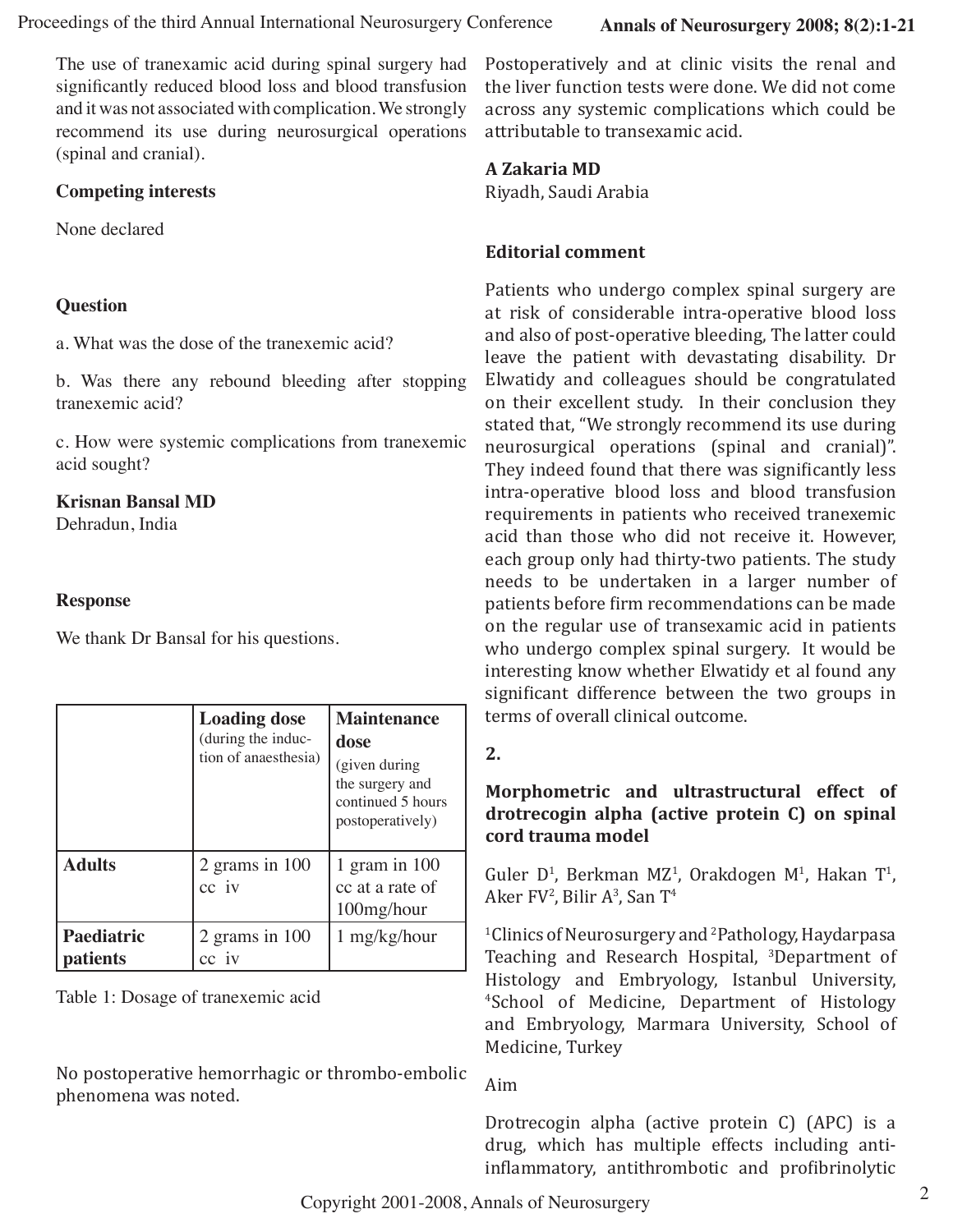effects. The aim of the study was to examine morphometric and ultrastructural effect of drotrekogin alpha (active protein C) (APC) on spinal cord trauma model.

#### Method

Spraque-Dawley rats randomly separated into three groups; I [n:7; dorsal laminectomy], II [n:7; laminectomy + spinal cord trauma using Allen's spinal cord trauma method, and III [n:7; laminectomy + trauma + 100 μg/kg recombinant protein C (activated)]. All the animals were scarified at the end of 4th week. 10 mm segments of spinal cord were removed and examined with light microscope, and transmission electron microscopes and for morphometric analysis.

#### Results

Between trauma and drug group, a significant statistically differences observed in respect to number of neurons and infarct area in light microscopic examinations. Electron microscopic examinations revealed differences between trauma and drug group in respect to membranes of the nuclei, the structures of the axons, myelin sheets, the mitochondrion, endoplasmic reticulum and ribosome in the favour of drug group.

#### **Conclusion**

Drotrecogin alfa had a neuroprotective effect on the traumatic spinal injury. Data make us to suggest, this drug may be reduce the effects of traumatic ischaemia with its anti-inflammatory, antithrombotic and profibrinolytic effects.

#### Competing interests

None

#### **Question**

What is the mechanism of action of active protein C? When is the ideal time to see the protective effects. i.e time of injury, pre or post injury

#### **George Jallo, MD**

Baltimore, USA

Active protein C has anti-inflammatory, antithrombotic and profibrinolytic effect. It shows these effects via many ways: decreasing cytokines IL-1 and TNF-alfa, inhibiting intracellular calcium signal and monocyte depended T cell proliferation, inhibiting plasminogen activator inhibitor-1 (PAI-1) and limiting TAF1 ( thrombin activated fibrinolysis inhibitor).

When is the ideal time to see the protective effects i.e time of injury, pre or post injury?

There are no study as far as we are aware related to what is the ideal time to administer drotrecogin alfa. In our study it was given immediate after injury and continued for 7 days.

#### **Tayfun Hakan MD**

Istanbul, Turkey

#### **Question**

Dear Dr. Hakan,

I found a similar experiment to yours by Hirose K et al ( Hirose K et al. Activated protein c reduces the ischaemia/reperfusion-induced spinal cord injury in rats by inhibiting neutrophil activation. Ann Surg. 2000 Aug;232(2):272-80). Could you tell us what is the difference between your research and this one.

**Abdelazeem El-Dawlatly MB ChB MSc MD** Riyad, Saudi Arabia

#### **Response**

Dear Dr El-Dawlatly,

Thank you for your comment. Our study gave similar findings, but we were able to show the ultrastructural changes with electron microscopy, too.

#### **Tayfun Hakan, MD**

Istanbul, Turkey

**3.**

#### **Space-occupying cerebellar infarct: a review**

Moscote-Salazar LR, Kafury-Bennedeti K, Sabogal-Barrios R.

Department of Neurosurgery, Universidad de

#### **Response**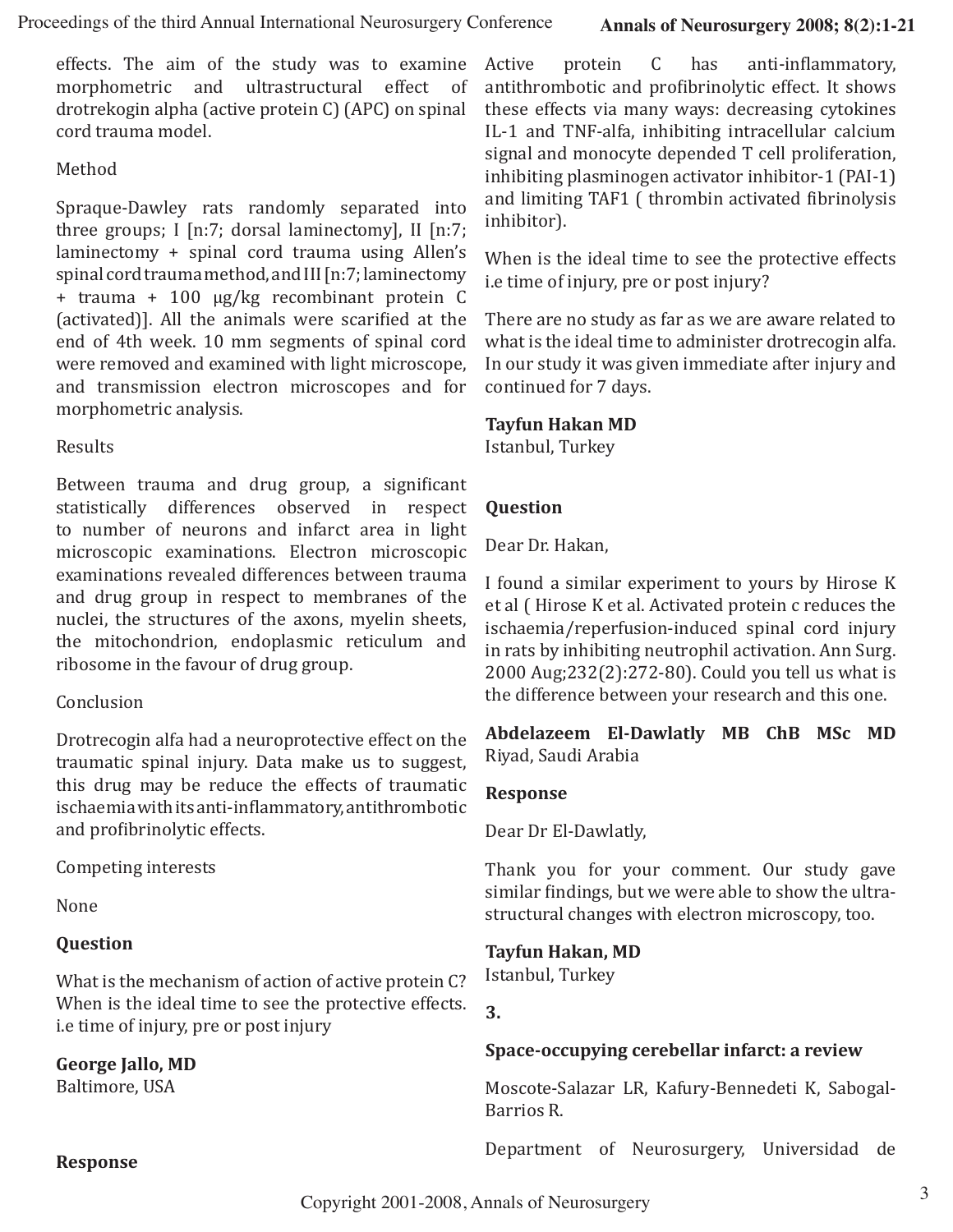Cartagena, Cartagena, Columbia. neuromoscote@ gmail.com

Aim

Space-occupying cerebellar infarcts (SOCI) make up a subgroup within the ischemic pathologies of the brain which are generally well tolerated clinically and usually respond well to medical treatment.

#### Method

Case records, computed tomographic scans, IRM case reports of 2 patients with space-occupying cerebellar infarcts defined by computed tomographic criteria were re-evaluated with regard to clinical course, etiology, therapeutic management, mortality, and functional outcome.

#### Results

Decompressive surgery should be the treatment of choice for massive cerebellar infarction causing progressive brain stem signs or impairment of consciousness

#### Conclusion

These patients must be carefully monitored because of the risk of clinical deterioration, in which case timely surgical intervention can increase their survival.

#### Competing interests

None

**4.**

#### **The Role of Thromboprophylaxis in Elective Spinal Surgery**

Elwell VA, Koo Ng N, Horner D and Peterson D

Departments of Neurosurgery & Anaesthetics, Charing Cross Hospital, London, UK. Vivian\_10@ hotmail.com

Aim

The high rate of venous thromboembolism complications following neurosurgical operations is well documented. The reported incidence rates of symptomatic thromboembolic disease in spinal surgery are estimated between 0.5 to 3.4%. The use of thromboprophylaxis in surgery has been demonstrated to improve survival outcomes and now is recommended by the National Institute for Health and Clinical Excellence (United Kingdom). However, on a practical level, these guidelines have not been universally implemented as the perceived complications of anticoagulation have outweighed its potential benefits. Therefore, its routine use is not a standard and established practice in elective spinal surgery in England. As venous thromboembolism remains a serious complication resulting in increased morbidity, mortality and cost, we have investigated the incidence of symptomatic thromboembolism after elective spinal surgery in patients given postoperative thromboprophylaxis and analysed the complications.

#### Method

In this retrospective study, 100 patients who underwent elective spinal surgery from March 2007 to July 2007 were analysed. A review of the case notes and electronic database was performed. In addition to demographic data, approach (anterior or posterior), the anatomical level of surgery (cervical, thoracic and lumbar), type of procedure (primary or revision), duration of surgery, start of treatment, presence of pre-existing risk factors and outcomes were all collected. All patients were given mechanical prophylaxis and low molecular weight heparin (enoxaparin 40mg OD) on their operative day. Treatment continued until the patients were fully mobile. Patients who were considered high risk for thromboembolic disease were included in this study and were treated in a similar fashion. thromboembolic disease was diagnosed when patients showed significant clinical signs or symptoms of a deep venous thrombosis (DVT) or pulmonary embolism (PE). In cases of suspected DVTs, diagnosis was confirmed by duplex scan of the lower limbs; furthermore in cases of suspected PEs, diagnosis was confirmed by CTPA.

#### Results

There was no reported incidence rate of symptomatic thromboembolic disease in this population. A total of 3 patients showed clinical signs of deep venous thrombosis; however all had negative duplex scans. A total of 2 patients were investigated for symptomatic pulmonary embolisms, but their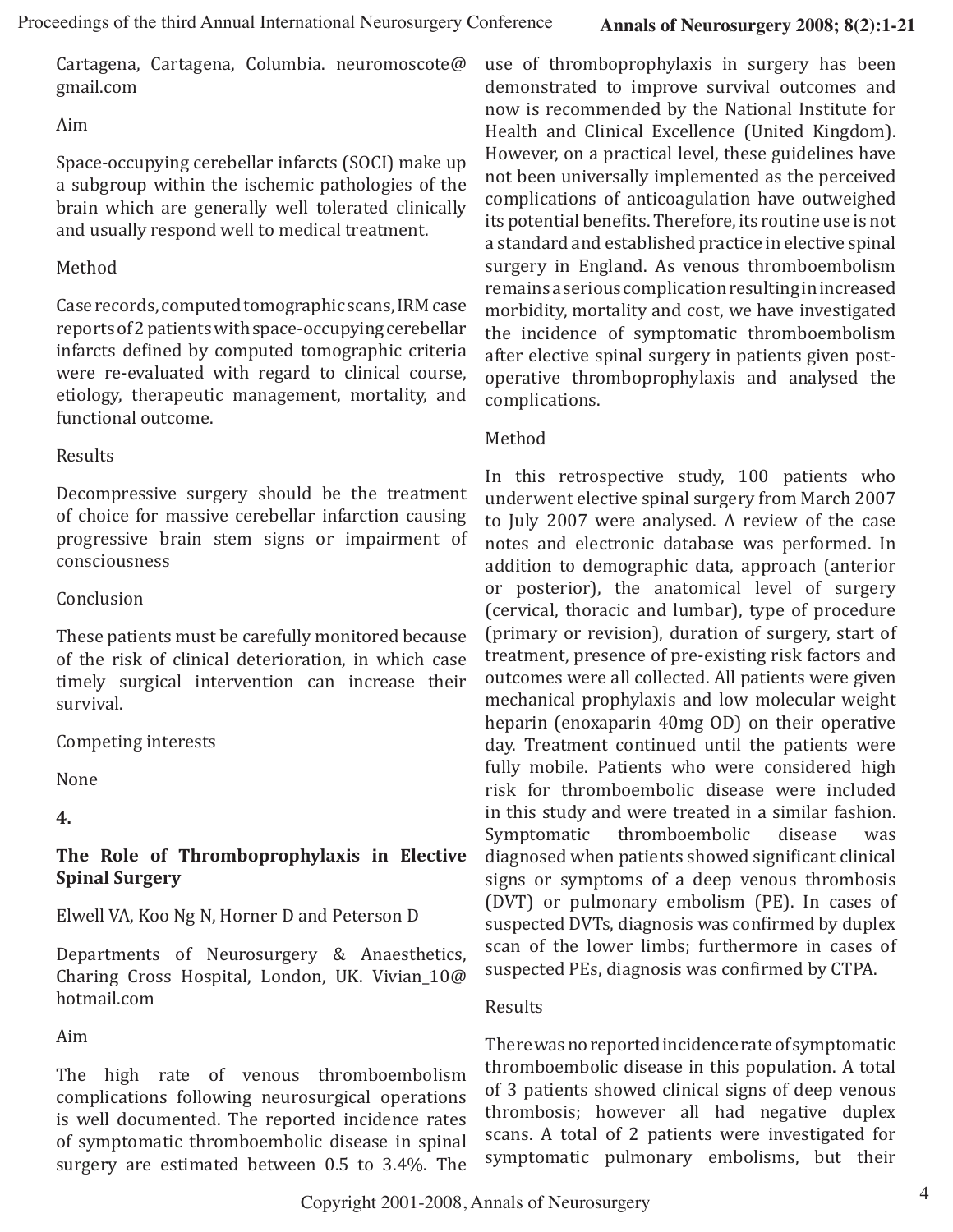investigation revealed lower lobe pneumonia and a pulmonary effusion, respectively. Moreover, there were no reported deaths. A total of 5 patients had direct complications of anticoagulation: minor bleeding (haemoglobin drop  $\leq 2$  g/dL or transfusion ≤ 2 or more units of blood products) and local skin reaction (mild local irritation, pain, eccyhmosis and erythema). All complications were reported in patients who underwent a posterior approach of the lumbar spine. A total of 1 patient was investigated for a spinal or epidural haematoma for evolving neurological signs, which in turn the underling lesion was excluded. Patients receiving the first dose of enoxaparin ≥12 hours postoperatively had significantly fewer complications (p< 0.05). Furthermore, when inject sites were rotated the rate of local skin reaction complication were also reduced.

#### Conclusion

We report no incidence of clinically symptomatic thromboembolic complications following elective spinal surgery. However, complication following the administration of low molecular weight heparin related to the level of spinal surgery, surgical approach and delayed mobilisation. Moreover, we identified a number of future areas of improvement. Treatment should commence after at least 12 hours following surgery, injection sites should be rotated to minimize local skin reactions, and early mobilization should be encouraged. It would be beneficial to risk stratify patient prior to surgical intervention. In light of our findings, enoxaparin should be given to patient undergoing elective spinal surgery to prevent mortality and morbidity associated with thromembolic disease. A prospective database will be invaluable to continue monitoring thromboembolic disease within this Neurosurgical Department.

Competing interests

Not declared

#### **Question**

"The Role of Thromboprophylaxis in Elective Spinal Surgery"

This, as we know, is a controversial subject. The trend in Europe is to utilize prophylactic anticoagulants (usually the heparinoids rather than heparin itself) to protect against the development of deep venous thromboses and complications such as pulmonary emboli. In the United States, there is strong feeling among neurosurgeons (probably less among orthopedic spine surgeons) that the use of anticoagulants in the course of patients undergoing spinal (or intracranial) surgery is not indicated; and that the risks of bleeding phenomena are greater than those of thromboembolic complications.

Here in the USA, we tend to mobilize spinal patients immediately (except, of course, those who have severe neurological deficits); and, in the case of patients undergoing elective spinal surgery (such as surgery for disc disease), patients are usually gotten out of bed and activated on the same day as the operation.

European articles generally report low incidence of bleeding complications, including a relatively large study done in Frankfurt, Germany[1]. This study, however, containing a series of 1,954 operations done in the presence of heparinoid prophylaxis, reported a 0.7% incidence (13 patients) of "major postoperative hemorrhage". A total of 77% of those 13 patients "showed progressive neurological deficit" and 31% were left with permanent morbidity from this complication.

In an American article from Winston-Salem, North Carolina[2], it is stated that "search of the limited peer-reviewed literature on the subject indicates that there is an anecdotally high risk of complications in patients who have undergone spinal surgery and in whom a Level 1 or equivalent heparin protocol is administered." It is further suggested that the placement of an inferior vena cava filter may be more prudent in patients who are subject to the possibility of pulmonary embolism following spinal surgery

My question therefore is: Have you compared the incidence of thromboembolic phenomena (and their risks, including pulmonary embolism) with the risks of hemorrhagic complications (such as epidural and/ or subdural hematoma, paraplegia, quadriplegia, and other serious neurological complications)?

 A second question would be: Would you make a distinction as to the age and medical status of the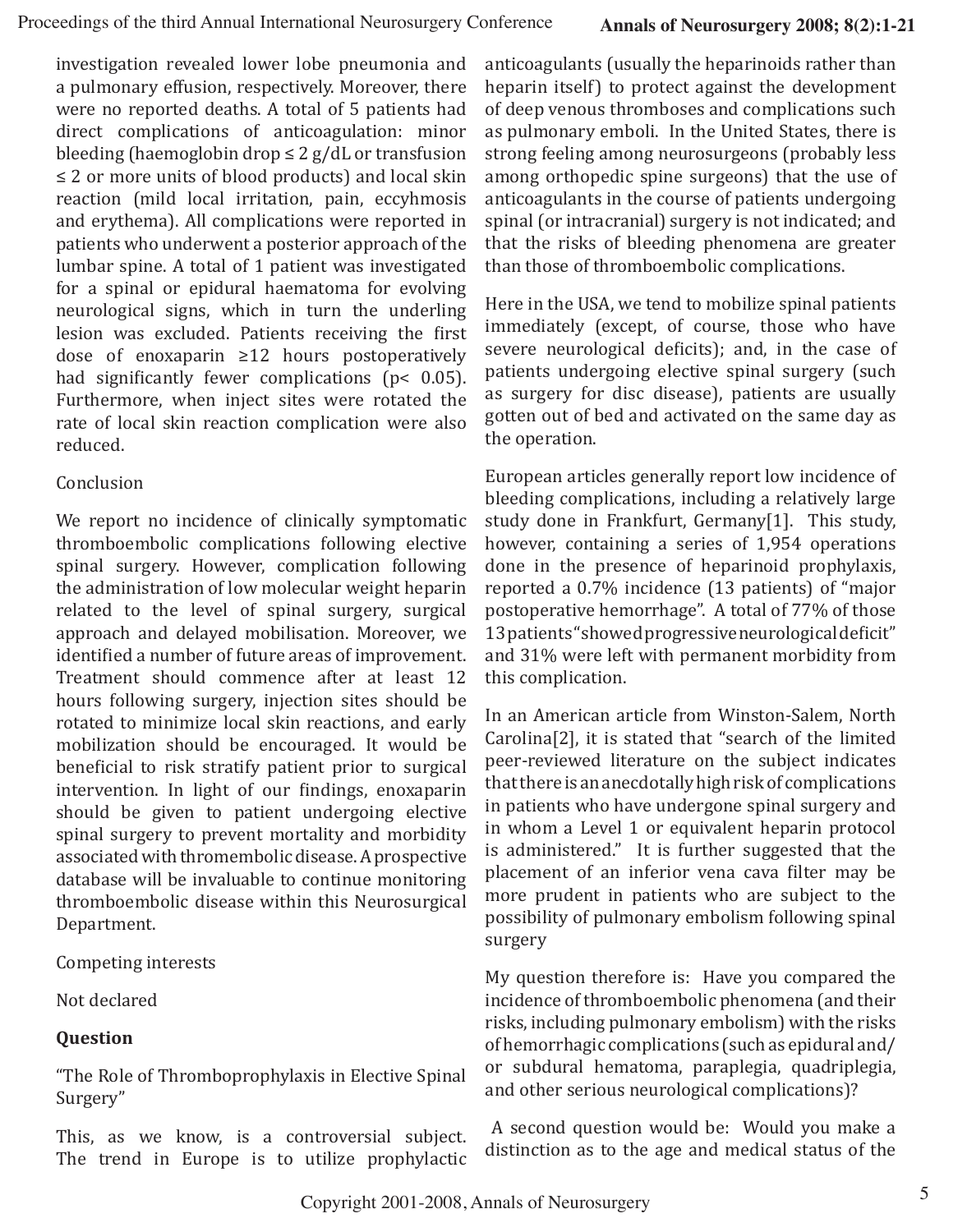patient when deciding for or against prophylactic use of anticoagulants? It would appear that the incidence of deep venous thrombosis and/or pulmonary embolism in young, healthy individuals would not justify exposure of those patients to the risks of hemorrhagic complications.

#### **Robert A Fink MD FACS**

Berkeley

[1] Gerlach R, Raabe A, Beck J, Woszczk A, Seifert V. Postoperative Nadroparin administration for prophylaxis of thromboembolic events is not associated with an increased risk of hemorrhage after spinal surgery. Eur Spine J, 2004;13 (1):9-13

[2] Barnes B, Alexander JT, Branch CL Jr. Postoperative level 1 anticoagulation therapy and spinal surgery: practical guidelines for management; Neurosurg Focus. 2004;17(4) : E5

#### **Response**

Dear Dr. Fink,

Thank you very much for reading our presentation and for your interesting comments and questions.

This is indeed a controversial issue and it is interesting to note in The United States that there is a strong feeling among Neurosurgeons that the use of anticoagulants in the course of patients undergoing spinal (or intracranial) surgery is not indicated.

In the UK, there are also concerns about the potential hemorrhagic complications with the use of anticoagulants for thromboprophylaxis.

However, venous thromboembolism also presents a major burden on our healthcare system and each year 25,000 people die from venous thromboembolism (in medical and surgical patients). In our department, we also encourage early mobilization to decrease the risk of venous thromboembolism but the National Institute of Clinical Excellence and Health have recently produced new guidelines (April 2007) on reducing the risk of venous thromboembolism<br>in patients undergoing surgery (including in patients undergoing<br>neurosurgery). Their i Their recommendations for Neurosurgery (including spinal surgery) include:

Patients having neurosurgery should be offered mechanical prophylaxis.

Patients having neurosurgery with one or more risk factors for venous thromboembolism (please see below) should be offered mechanical prophylaxis and LMWH.

Patients with ruptured cranial or spinal vascular malformations (for example, brain aneurysms) should not be offered pharmacological prophylaxis until the lesion has been secured

Patient-related risk factors for venous thromboembolism

- Active cancer or cancer treatment
- Active heart or respiratory failure
- Acute medical illness
- Age over 60 years
- Antiphospholipid syndrome
- Behcet's disease
- Central venous catheter in situ
- Continuous travel of more than 3 hours approximately 4 weeks before or after surgery
- Immobility (for example, paralysis or limb in plaster)
- Inflammatory bowel disease (for example Crohn's disease or ulcerative colitis)
- Myeloproliferative diseases
- Nephrotic syndrome
- Obesity (body mass index > 30kg/ m2)
- Paraproteinaemia
- Paroxysmal nocturnal haemoglobinuria
- Personal or family history of VTE
- Pregnancy or puerperium
- Recent myocardial infarction or stroke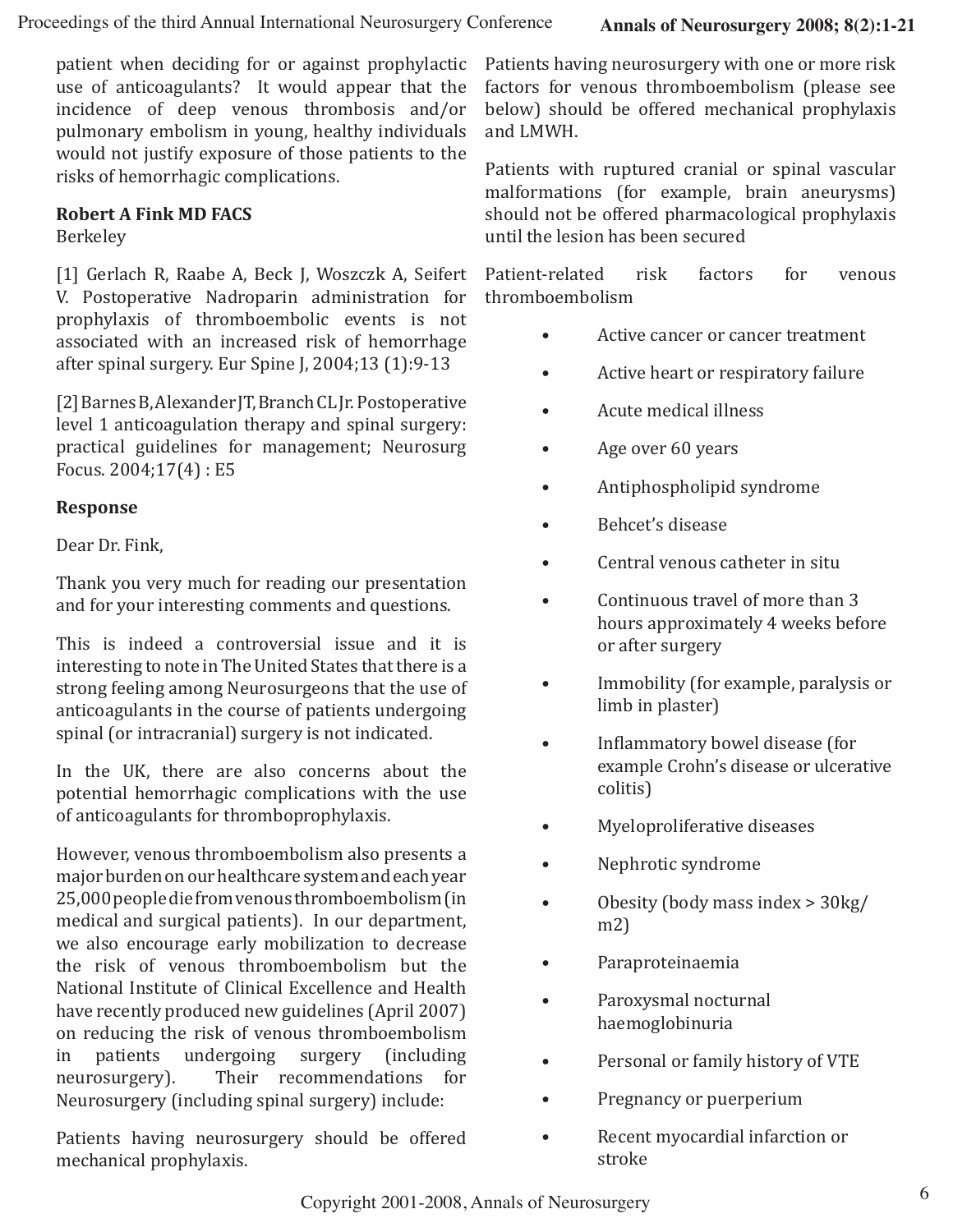- Severe infection
- Use of oral contraceptives or hormonal replacement therapy
- Varicose veins with associated phlebitis
- Inherited Thrombophilias for example:
	- High levels of coagulation factors (for example, Factor VIII)
	- Hyperhomocysteinaemia
	- Low activated protein C resistance (for example, Factor V Leiden)
	- Protein C, S and antithrombin deficiencies
	- Prothrombin 2021A gene mutation

Patients undergoing elective spinal surgery often fulfil one of the risk factors in recommendation 2.

In our retrospective study of 100 patients who underwent elective spinal surgery from March 2007 to July 2007 all patients were given mechanical prophylaxis and low molecular weight heparin (enoxaparin 40mg OD) on their operative day.

In answering your first question, we found that there was no reported incidence rate of symptomatic thromboembolic disease in this population. A total of 3 patients showed clinical signs of deep venous thrombosis; however all had negative duplex scans. A total of 2 patients were investigated for symptomatic pulmonary embolisms, but their investigation revealed lower lobe pneumonia and a pulmonary effusion, respectively. Moreover, there were no reported deaths. A total of 5 patients had direct complications of anticoagulation: minor bleeding (haemoglobin drop  $\leq 2$  g/dL or transfusion ≤ 2 or more units of blood products) and local skin reaction (mild local irritation, pain, eccyhmosis and erythema). All complications were reported in patients who underwent a posterior approach of the lumbar spine. A total of 1 patient was investigated

for a spinal or epidural haematoma for evolving neurological signs, which in turn the underling lesion was excluded. Patients receiving the first dose of enoxaparin ≥12 hours postoperatively had significantly fewer complications (p< 0.05). Furthermore, when inject sites were rotated the rate of local skin reaction complication were also reduced.

In answering your second question, the guidelines from NICE recommend mechanical thromboprophylaxis in all patients undergoing elective surgery but recommend the addition of LMWH in patients if they have at least one of the above risk factors for venous thrombolism (including age). For young, healthy individuals without any of the listed risk factors for deep venous thrombosis and/or pulmonary embolism and are not likely to be immobile for a prolonged period, anticoagulation would not justify exposure of those patients to the risks of hemorrhagic complications.

#### **VA Elwell MRCS**

London, UK

#### **5.**

#### **Case report: Cystic meningioma**

Filippidis A, Tsonidis C, Andreadis S, Christodoulou M

Neurosurgery Department, "G. Papanikolaou" General Hospital of Thessaloniki, Greece and Aristotle University of Thessaloniki, Greece. arisfil@ yahoo.co.uk

#### Aim

We report the management of a single case of a cystic meningioma and review the relative literature.

#### Method

We report a single case of a cystic meningioma treated surgically with stereotactic aid.

#### Results

A 57-year-old female presented with a history of numbness of the left upper extremity and episodes of headaches. CT and MRI scans were performed revealing a large cystic lesion located at the right parietal lobe with a nodule part at the circumference.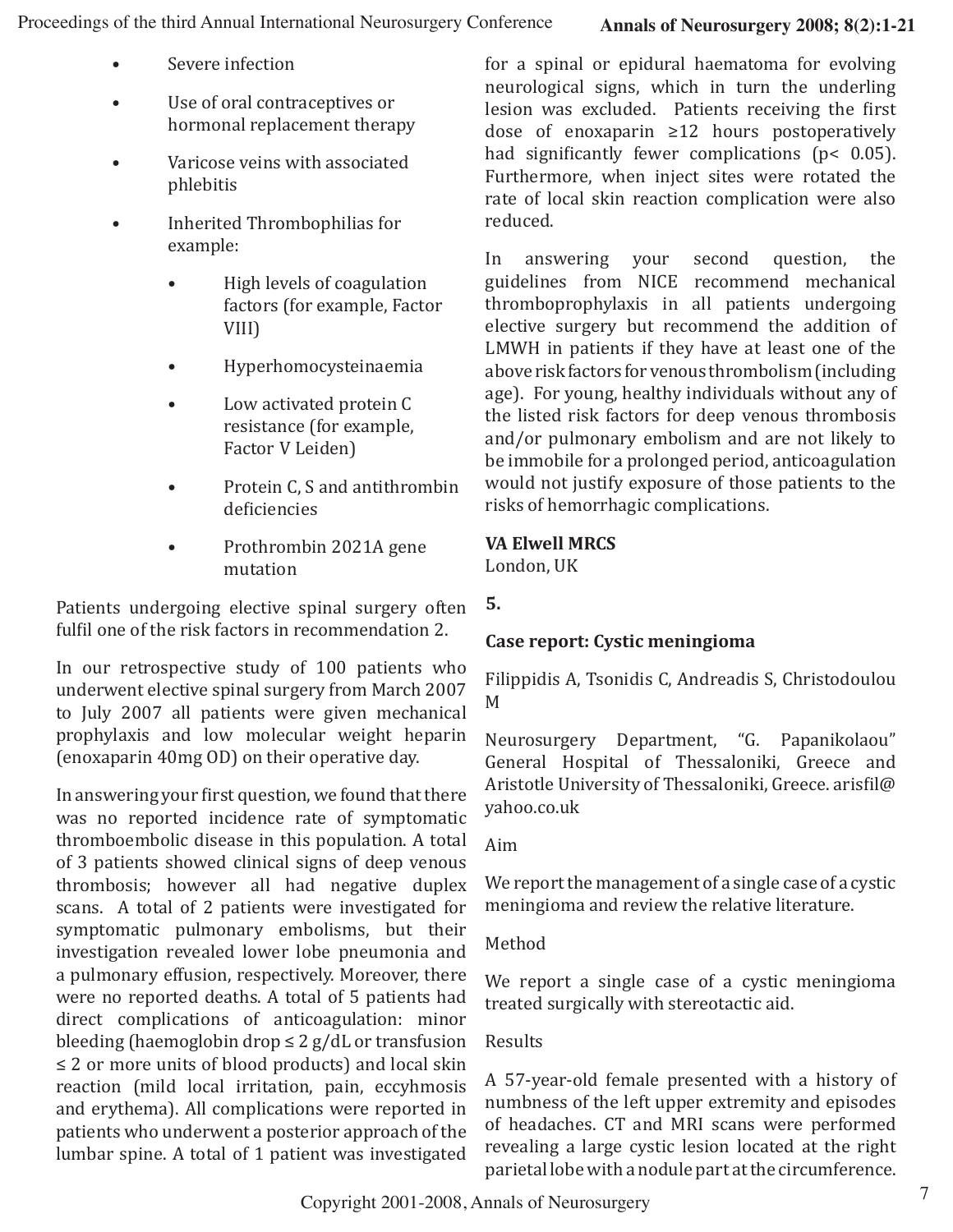The imaging characteristics of the lesion revealed a cystic meningioma with a differential diagnosis of a cystic astrocytoma. A total, stereotactically aided resection of the tumor was achieved.

#### Conclusion

Cystic meningiomas are an uncommon histologic type of tumour accounting for 1.7%-11.7% of all intracranial meningiomas. Their imaging characteristics are mimicking cystic astrocytomas but they demonstrate different prognosis and require different operative strategies.

Competing interests

None

#### **Question**

Dear Dr Filippidis,

Thanks for sharing your experience about cystic meningioma. It is fascinating how the cystic component can grow to such considerable size and becomes responsible for the patients symptoms. I had seen one before and like you mentioned before that experience cystic meningioma was never on my list of differential diagnosis for cystic lesions in brain. I would appreciate your views on the following:

1. Can we draw any analogy between these tumours and haemangioblastomas? Are there any histological or other similarities? The theories of cyst formation seem to hold true for both.

2. Can we make an inference about the rate of cyst formation? Surely the patient's presentation was due to mass effect from the cyst and presumably aetiology dictates the rate of fluid accumulation.

3. There is only a T1W in the presentation, can you tell us the degree of oedema in the surrounding brain.

**Likhith Alakandy FRCS (SN)** Glasgow, UK

Dear Dr Alakandy,

Thank you for your insightful comments.

My answers are the follows:

*1. Can we draw any analogy between these tumours and haemangioblastomas? Are there any histological or other similarities? The theories of cyst formation seem to hold true for both*.

The relationship of haemangioblastomas and/<br>or identity with angioblastic meningiomas identity with is controversial. Although almost 10 cases of angiomatous meningiomas are demonstrated in a series of 103 cystic meningiomas(1) which should demonstrate similar cysticformation to haemangioblastomas. The theories of cyst formation seem to be true in both of them and we think that it is the only common characteristic. Various theories (1,2,3,4) have been implied like CSFentrapment, microvacuole accumulation, tumor necrosis and accompanying fluid migration, vascular leakage.

We should also address the rising issue of molecular tumoral signature in the means of a novel water channel transporter (5,6,7) "Aquaporin" in both of these tumors. Do they share the same aquaporin profile ? Literature implies that aquaporin may be the cornerstone of edema formation and cystic tumoral evolution in brain tumors. This hypothesis seems to sculpture the molecular profile and morphological correlation of this brain tumors. This is a nice research perspective isn't it ?

1. Senbokuya N, Asahara T, Uchida M, Yagishita T, Naganuma H. Atypical meningioma with large cyst. Case report. Neurol Med Chir (Tokyo), 2006;46(3):147-51.

2. Gläsker S, Vortmeyer AO, Lonser RR, Lubensky IA, Okamoto H, Xia JB, Li J, Milne E, Kowalak JA, OldfieldEH, Zhuang Z. Proteomic analysis of hemangioblastoma cyst fluid. Cancer Biol Ther. 2006; 5(5): 549-53. Epub 2006 May 6.

3. Chen Y, Tachibana O, Hasegawa M, Xu R, Hamada J, Yamashita J, Hashimoto N, Takahashi JA. Absence of tight junctions between microvascular endothelial cells in human cerebellar hemangioblastomas. Neurosurgery. 2006;59(3): 660-70; discussion 660- 70

**Response**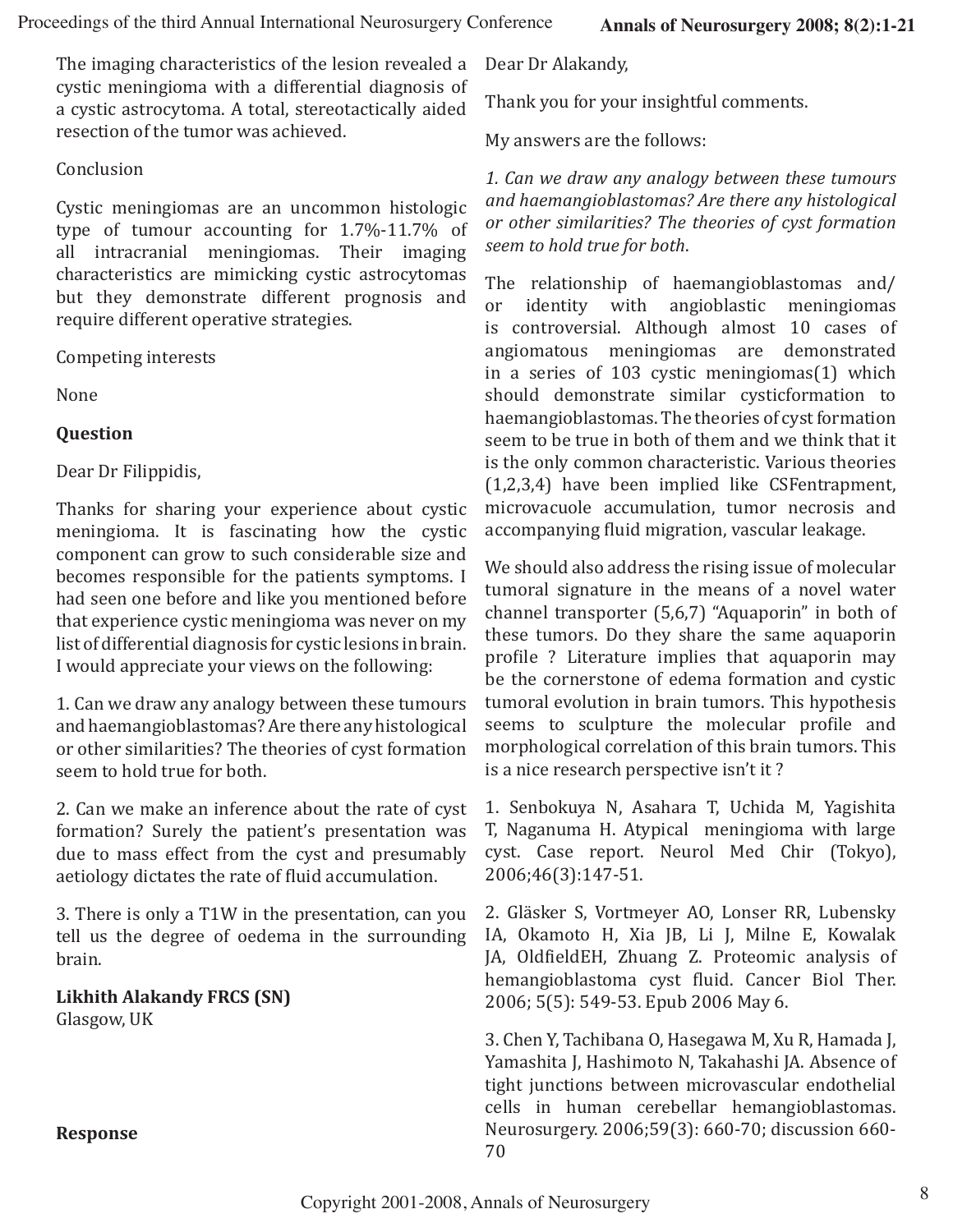4. Fortuna A, Ferrante L, Acqui M, Guglielmi G, Mastronardi L. Cystic meningiomas. Acta Neurochir (Wien). 1988; 90(1-2): 23-30.

5. Chen Y, Tachibana O, Oda M, Xu R, Hamada J, Yamashita J, Hashimoto N, Takahashi JA. Increased expression of aquaporin 1 in human hemangioblastomas and its correlation with cyst formation. J Neurooncol. 2006; 80(3):219-25

6. Papadopoulos MC, Saadoun S, Davies DC, Bell BA. Emerging molecular mechanisms of brain tumour oedema. Br J Neurosurg. 2001; 15(2):101-8. Review.

7. Aquaporin-4 is correlated with peri-tumoural oedema in meningiomas. WL Tan, JH Wong, D Liew, and IH Ng Ann Acad Med Singapore, 2004; 33(5 Suppl): S87-9

*2. Can we make an inference about the rate of cyst formation? Surely the patients presentation was due to mass effect from the cyst and presumably aetiology dictates the rate of fluid accumulation.*

Literature states that usually cystic meningiomas present with an increased cystic component as this stated by tumor/cyst ratio. So, symptoms arise from the tumoral mass effect. Also it is stated(1) that "symptoms to diagnosis interval" in cystic meningiomas is about 8-9 months (from 10 days to 2,5 years). In our case the "symptoms to diagnosis" interval is 2 months. We should mention that biopsy indicated a meningothelial subtype which is benign and shows slow growth. The large extension of the cystic component is disproportionate to the clinical evidence which demonstrate slow evolution and not severe neurological deficit. The conclusion seems to show a slow cyst formation rate that of course cannot be estimated using current data.

1. Weber J, Gassel AM, Hoch A, Kilisek L, Spring A. Intraoperative management of cystic meningiomas.

3.There is only a T1W in the presentation, can you tell us the degree of oedema in the surrounding brain.

(attached image) is minimal. This supports the opinion that in this case the mass effect originated mainly from the cystic component of the tumor.



#### **Aristotelis Filippidis MD**

Larissa, Greece

#### **Response**

Dear Dr Narenthiran,

thank you for your accurate comments.

My answers are:

*1.What was the appearance of the cystic fluid. Was it clear or straw coloured?*

The appearence of the cystic fluid was xanthochromic and the cytology revealed that it contained few meningothelial cells. This is the usual picture.

*2. What the histological sub-type of the meningioma? was it meningothelial or microcystic or other?*

The subtype of the neoplasm is meningothelial as stated by one of our slides in the biopsy results and we considered it benign as WHO guidelines indicate. I also mentioned that fluid cytology confirmed the presence of few free meningothelial cells.

*3. How did the patient do following the operation?*

The 2-month postoperative results were excellent since the patient did not demonstrate any postop complication and the rigorous physiotherapy program

The peritumoral edema demonstrated in T2W image

help her gain her normal muscle strength without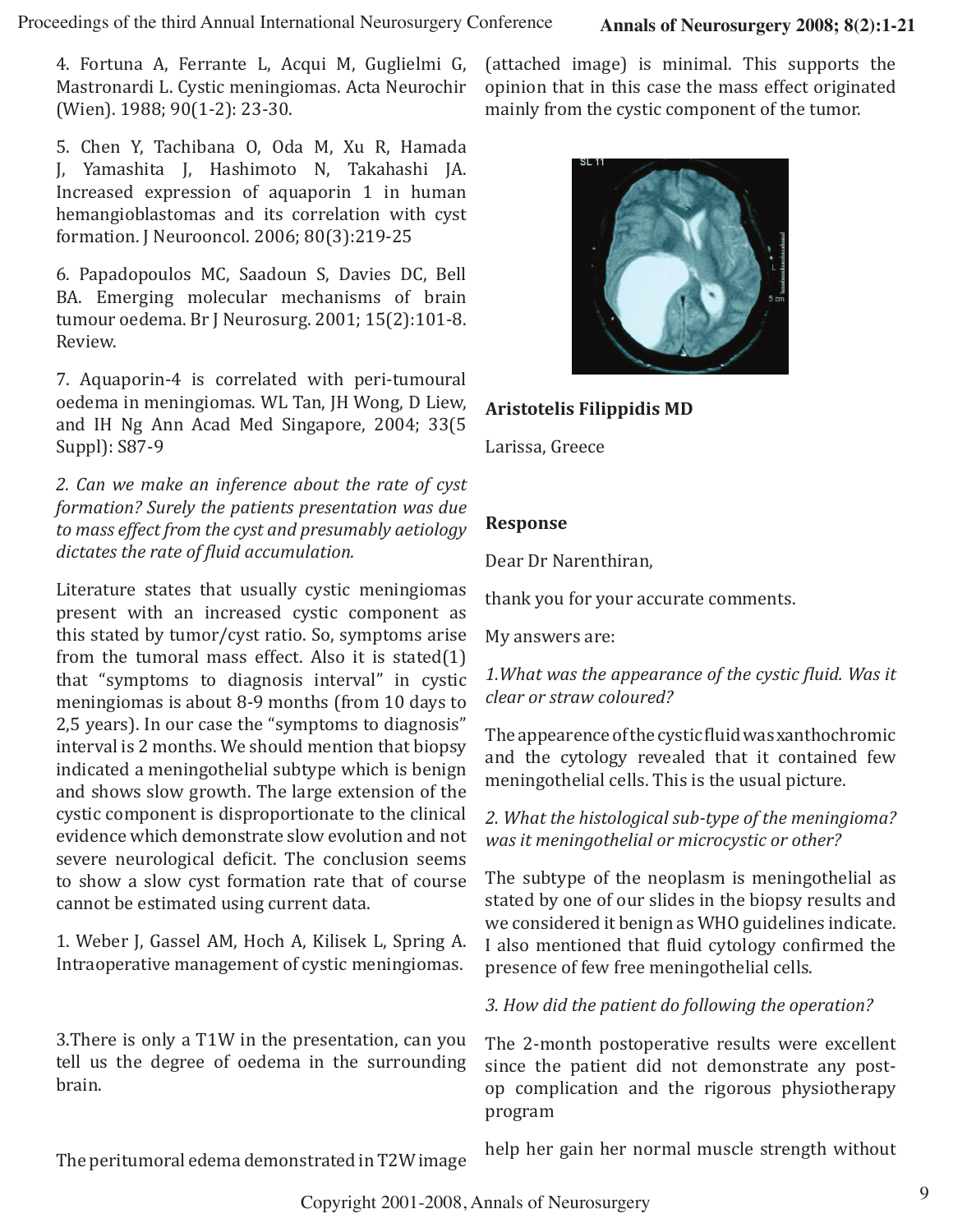any neurological deficit.

*4. From you reading on this matter, what is the recurrence rate of cystic meningioma. Does presence of meningioma cells in the cyst fluid associated with increased recurrence?* 

The recurrence of cystic meningiomas ranges according to histological type.

Benign tumors demonstrate 2% recurrence in 5 years whereas atypical meningiomas show 38% 5 year recurrence and anaplastic show 32,4-78% recurrence rates(1)

We should also mention that type II cystic meningiomas tend to reccur. Some authors state that malignant types should receive fractionated radiotherapy (50 Gy) of the cystic wall(2)

It has been demonstrated, in a case submitted by Weber et al  $(1)$ , the possibility to find 2 distinct tumor sites in one cystic meningioma wall. This phenomenon tends to appear in anaplastic tumors that show an increased ability to grow and metastase. The authors state that the cytologic examination of the cyst's fluid revealed free anaplastic cells while the imaging studies and intraoperative data confirmed the presence of two distinct tumor sites in a cystic wall. The clue is that we should ALWAYS aspirate the fluid and arrange a cytology examination. The results should inform us about the possibility of reccurence and further treatment follow-up.

1. Weber J, Gassel AM, Hoch A, Kilisek L, Spring A. Intraoperative management of cystic meningiomas. Neurosurg Rev. 2003; 26(1): 62-6. Epub 2002 Review

2. Senbokuya N, Asahara T, Uchida M, Yagishita T, Naganuma H. Atypical meningioma with large cyst. Case report. Neurol Med Chir (Tokyo). 2006; 46(3): 147-51.

#### **Aristotelis Filippidis MD**

Larissa, Greece

**6.**

**Management of penetrating craniocerebral injuries from nail-gun use**

Selvanathan S, Goldschlager T, McMillen J, Campbell

Kenneth G. Jamieson Department of Neurosurgery, Level 7, Ned Hanlon Building, Royal Brisbane<br>Hospital, Herston OLD 4029, Australia. Hospital, senthil-kumar@doctors.org.uk

Aim

S

Outcome of closed gentle traction in the management of penetrating craniocerebral nail-gun injuries with extracranial extension.

Method

Three cases of penetrating craniocerebral nail-gun injuries with no vascular involvement and with extracranial extension were selected. Preparations for craniotomy and/or endovascular intervention was made in case of any haemorrhagic or ischaemic sequelae. In all three cases the nails were removed via closed gentle traction craniotomy and/or endovascular support.

**Results** 

The nails were removed successfully. Post-operatively all three patients had an uneventful recovery and remained fully conscious with no neurological deficits. A post-operative CT scan revealed no signs of intracranial haemorrhage.

#### Conclusion

If angiography is negative for vascular involvement and the patient is asymptomatic, the nail can be extracted via closed gentle traction. However patients with vascular symptoms or nail with no extracranial extansion should be considered for craniotomy.

Competing interests

Nil

### **Comment and question**

Dear Dr. Selvanathan,

Thank you for your contribution and sharing with us your presentation.

In my recent experience with both management of intracranial and cervical penetrating foreign bodies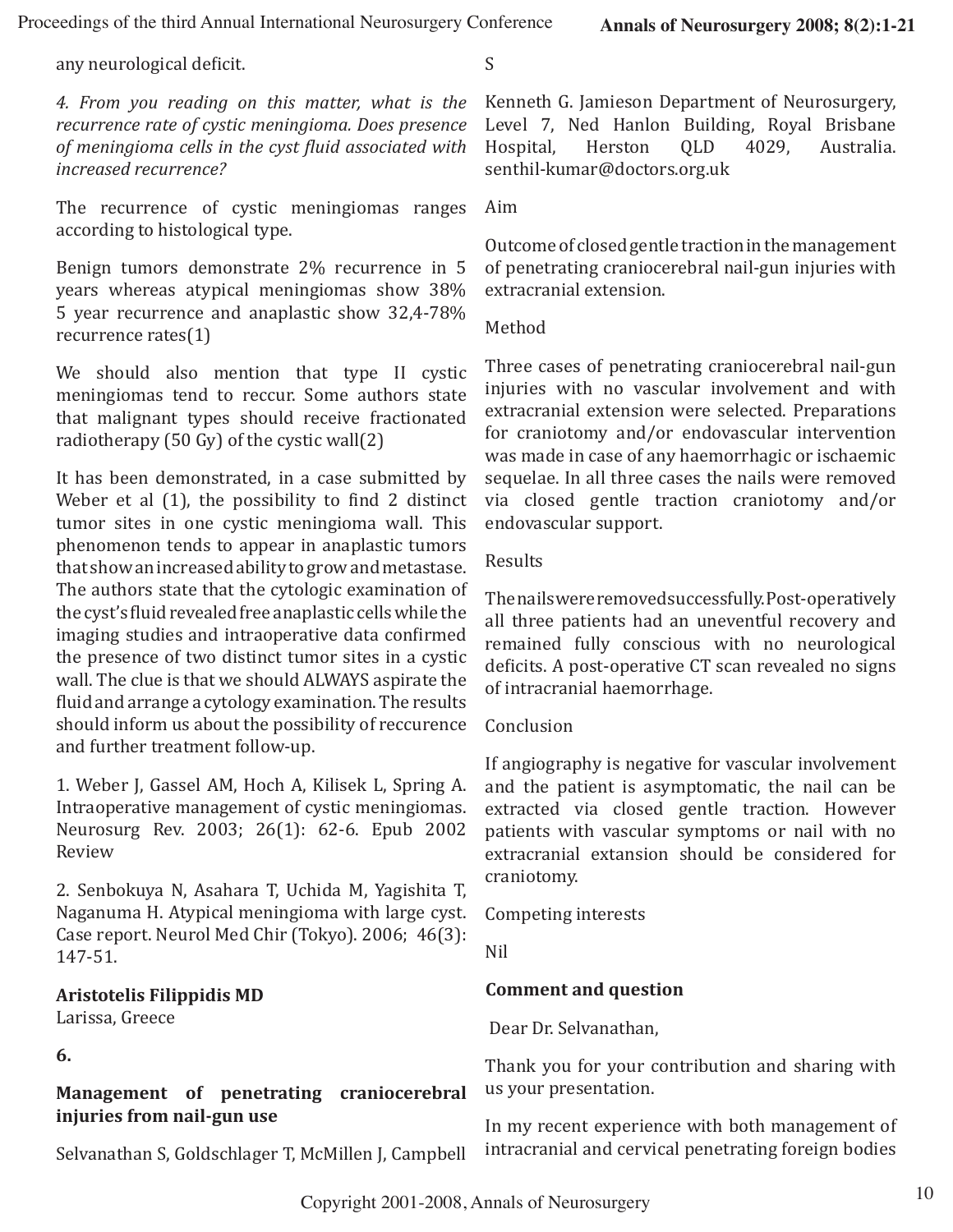and removal of penetrating objects (branches, nail gun and taser injuries), I recommend a couple pearls and perhaps some additional criteria to be considered in conclusion:

 In the case of foreign body intracranial penetrating objects, such as nails deployed from a nail gun and tasers, it is useful if possible to obtain an undeployed and deployed but unpenetrated foreign body for examination prior to and during operative intervention.

In a recent case of cervical (C3) vertebral body penetration by a nail gun, it was found that although vascular and neuro-imaging studies indicated proximity to the vertebral artery, there was no obvious violation. When a similar nail, a 34 pneumatic Cd coated nail, was obtained and closely examined it was found that there are very small projections or barbs from the nail that protrude and expand upon pulling/traction pressure. 

Intra-operatively, a sterile nail was brought into the field to assess optimal retraction without causing neurovascular injury. It was determined that the penetrated nail needed to be rotated appropriately 90 degrees or appropriately 180 degrees in order to have the correct conformation for extraction. This enabled the sharp sidewall barb structures along the nail to be able to clear the critical neurovascular structures and the vertebral artery on the C3 nerve root. In this case, after an open approach was performed in order to optimally access the foreign body and avoid neurovascular injury, the nail was slowly retracted until it was entirely pulled out. As a result intra-operative vascular studies and post-operative neuroimaging should be encouraged and be carefully assessed if neurovascular proximity is suspected. In the case of cervical nail gun penetration, despite entirely extricating the nail, it was also found that on post-operative neuro-imaging small retained metallic prongs which had penetrated the vertebral body remained. In conclusion, nails from nail guns can potentially cause harm when an attempted closed retraction is attempted, despite no obvious pre-operative evidence of injury. This may also be further indication that consideration for an open approach be made and a possible contra-indication for simple closed retraction when in proximity of neurovascular structures.

transcranial taser deployment, it was also helpful to assess complete extraction of the foreign body for comparison with an intact foreign body specimen. Again, the conformation of the taser bullet may lend itself to a retained portion if it fragments.

Another recent presentation was of a retained intracranial fragment and associated abscess which was a result of an orbitocranial penetrating foreign body which underwent simple closed retraction prior to transfer of care. In this case, a second tailored skull base approach was implemented to completely remove the foreign body, perform a debridement/wash-out and simultaneously avoid proximal neurovascular injury.

#### Additional thoughts:

As always, detailed study of the neurovascular relationships with the foreign body will guide the method of its removal after appropriate exposure. The risks of direct clamp removal lies in the variability and lack of knowledge of the exact physical relationship of the foreign body with the various ocular and/or intracranial contents at the time of closed extraction. Incomplete extraction using only a closed technique has been previously reported and should be avoided if possible.

The treatment approach should be tailored to the anatomic location of the foreign body penetration. In cases that involve the anterior and middle cranial compartments, it is beneficial to utilize a tailored skull base approach to extract the penetrating foreign bodies completely. Further injury to adjacent neurovascular structures can be avoided by a timely therapeutic intervention designed to definitively address the primary problem, thereby avoiding the secondary sequelae that can result from a delayed or incomplete treatment modality.

It is significant that intracranial penetration by a foreign body has been associated with a 48% incidence of brain abscess and 25% mortality rate in the literature. As mentioned in your presentation,<br>appropriate antibiotic coverage should be appropriate instituted.

In light of the above, and despite lack of obvious neurovascular involvement in the cases presented, what is your plan for short-term, long-term followup in each case? Would your management &/or

In a similar presentation of a patient with a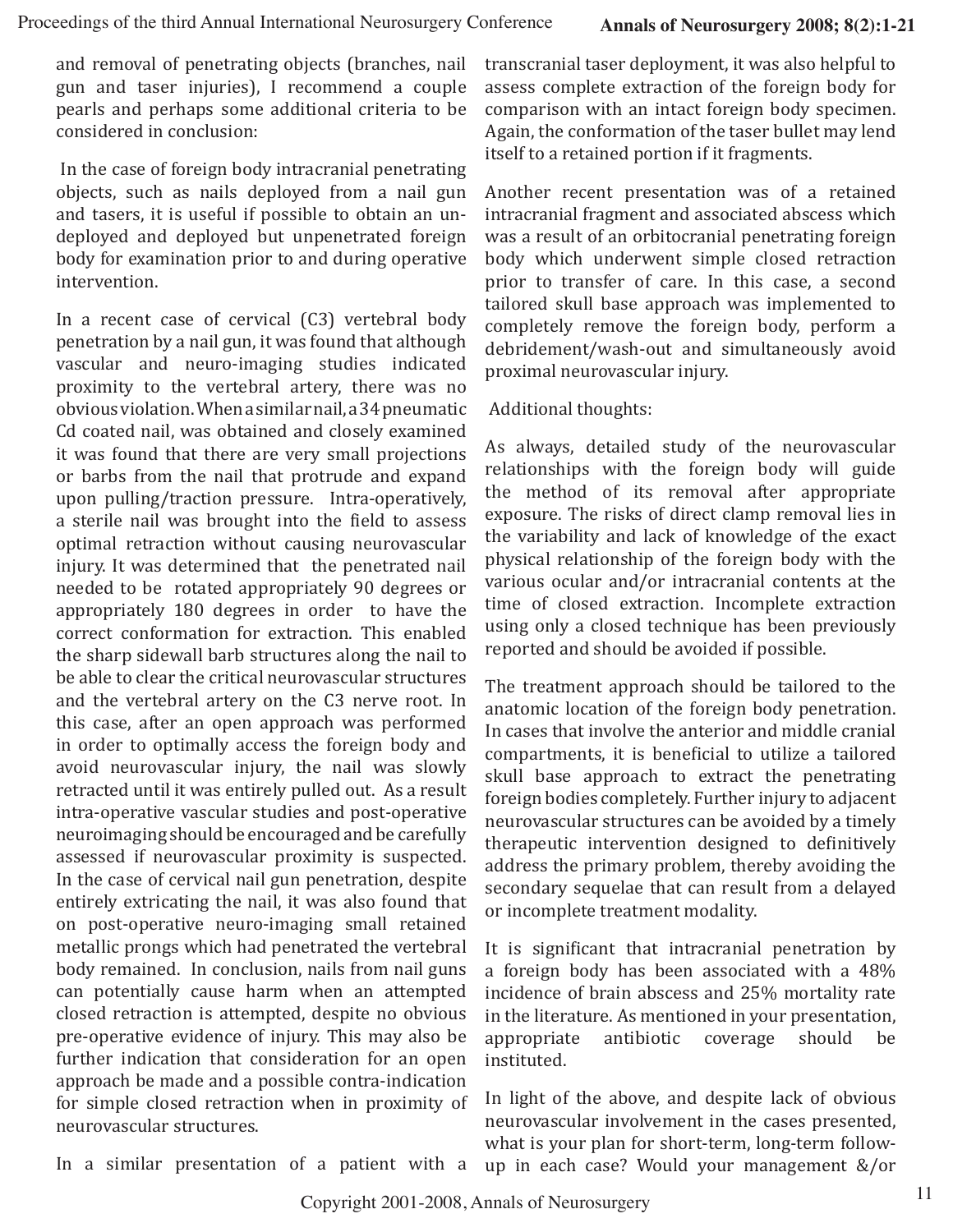intervention be any different in the future?

#### Angio right vertebral injection







**Clara Raquel Epstein MD PC** Bexley, Ohio, USA

**7.**

**No response provided by the authors.**

**Tension inside the Neck and Dome during Aneurysm Surgery- Specially Big and Giant Aneurysms**

Quintana Leonidas, Massaro Paolo, Gonzalez Francisco, Yokota Patricio

Department of Neurosurgery, Valparaíso University - Faculty of Medicine-Chile. leonquin@gmail.com

Aim

The surgery for big and giant cerebral aneurysms, always is an interesting challenge to the neurosurgeon.

The problems, that may happen during a very tense aneurysm neck and dome are: (1) Neck impossible to clip, (2) Main artery stenosis due to clip migration, (3) Rupture of aneurysm neck, and (4) Dome difficult to manage.

Method

In this presentation, 3 cases of big aneurysms are presented.

One case of ruptured big ACA aneurysm, with wide neck at the right A2 portion, one case of ruptured big left MCA aneurysm, with wide neck, and one case of ruptured right MCA aneurysm with very wide neck.

The edited videos are presented , showing the surgical techniques employed.

The brain protection during the temporary clipping was performed with propofol, to decrease the cerebral metabolic need, and nimodipine plus mannitol to improve the collateral circulation to the brain area under circulatory arrest.

#### Results

Based in our experience in managing 760 aneurysms operated cases, from 1990 to 2006, after decreasing the endoluminal tension, during temporary clipping, under brain potection, it is possible to: 1-Open the dome,2-Extirpation of endoluminal clots, 3-The walls of the dome become more easy to dissect from neighbouring arteries, 4- the neck become relaxed,5- The dome is more easy to mobilize, and 6- Easy and safety clipping of the neck is possible to perform.

**The Technical Importance of Decreasing the**  Conclusion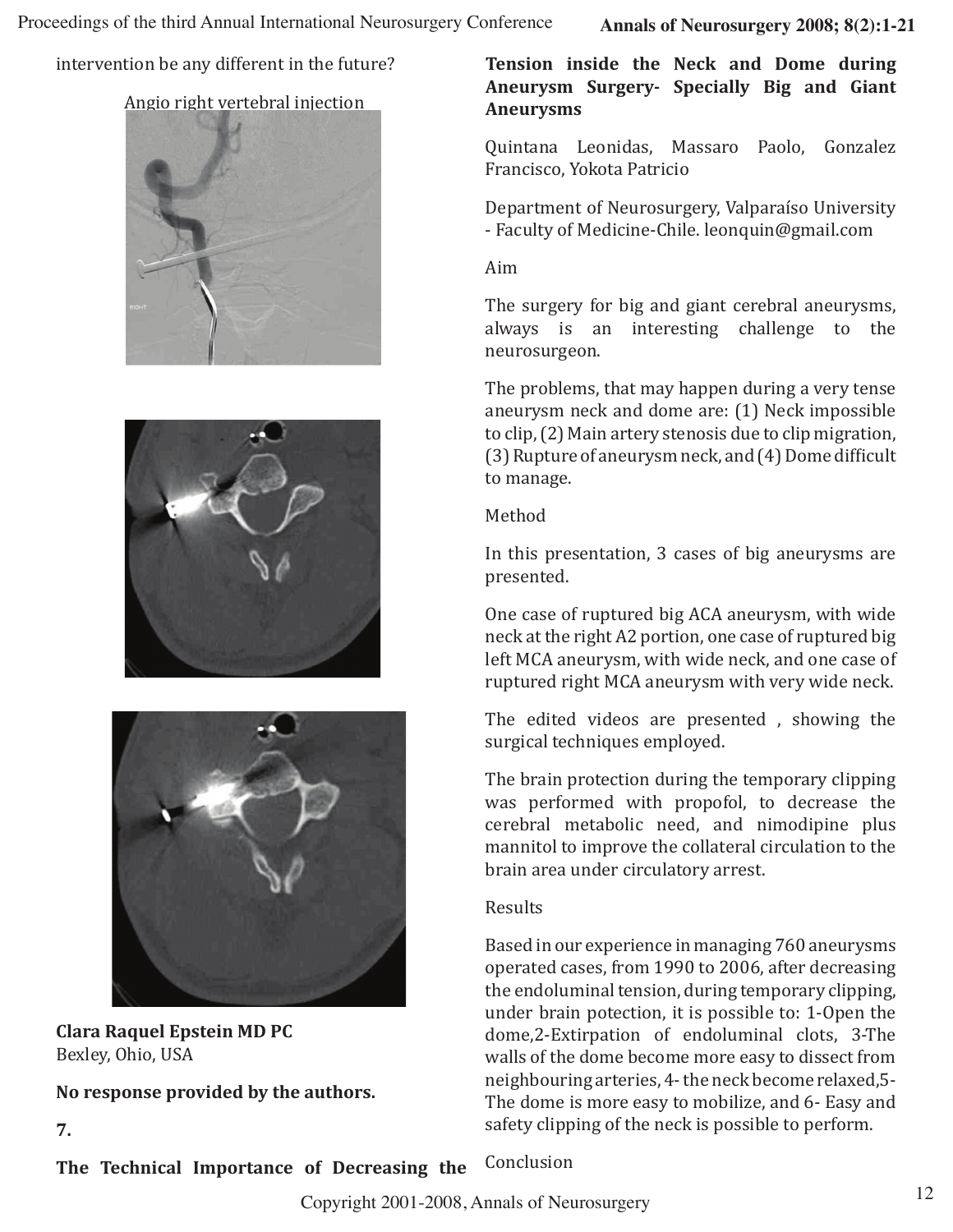Under Brain Protection using temporary clipping to decrease the tension of the aneurysm neck and dome, the surgery of big and giant aneurysms is more safely performed and gives the surgeon more possibilities to get successful results.

Competing interests

None

#### **Question**

I have just looked through the list of papers presented at the Conference and I am very impressed with the variety and global sources. I am particularly impressed by the video technology used by Dr. Leonidas in his paper concerning the surgical treatment of aneurysms and reduction of tension within the neck of such.

Would Dr. Leonidas or one of his associates describe the technique which he used for the production of the video sequences, and would you, Naren, discuss how you were able to include these clips into the Conference. The clarity and ability to stop, reverse, and repeat the video is much more helpful than when videos are presented at "live" conferences.

#### **Robert A. Fink MD FACS PC**

Berkeley, California

#### **Response**

Thanks a lot for your kind comment. We use a software , PVR plus, to capture some sequences of the operation. about 5 to 10 seconds. And after that, using the same software or the X video Converter we proceed to fuse the sequences. By this way, we showed the most remarking parts of the operation.

Thanks a lot again

**Prof Dr Leonidas Quintana**  Valparaíso, Chile

#### **Response**

Dear Dr Fink,

You had asked: "would you, Naren, discuss how you were able to include these clips into the Conference. The clarity and ability to stop, reverse, and repeat the video is much more helpful than when videos are presented at "live" conferences."

In the last few years video technology over the web has had something like a 'paradigm shift' with the arrival of a new format: Flash video

Flash video is highly compressed while retaining good quality. This has made transmitting high quality video over the web or from web-cam very practical.

Previous formats for video were produced by specialists in video technology (mpeg4, .mov). This then had to incorporated into web pages with webauthoring programs (Dreamweaver, Adobe GoLive).

However, the Flash Video is brought to us by the same company that also develops the best web-authoring program (Dreamweaver) - now owners are Adobe.

While Microsoft has a format (.wmv) which is a good format for web, it would not run on MacIntosh computers (unless you install wmv players for Mac). However, Flash Video is works on both Windows and Mac platforms. You just need to download and install the free Flash Player.

How to publish Flash video on the web:

The program 'Adobe Flash' (professional version) comes with the 'Flash video encoder'. You can convert most video formats to Flash video with the Adobe Flash encoder. Then I created a web-page with 'Adobe dreamweaver' and insert the created Flash video. When you insert the Flash video with the Adobe Dreamweaver, the codes for 'video controls' are automatically incorporated into the web-page. Then you just have to publish the web page along with the video file on your web-server.

Infact little programming knowledge is needed for the whole process. However, while working with computers a lot of patience is needed...to deal with computer crashes, internal conflicts etc etc

I hope I have addressed your questions.

 **G Narenthiran MRCSE** Southampton, UK

#### **Question**

Dear Professor Quintana,

Congratulations on your work and elegant video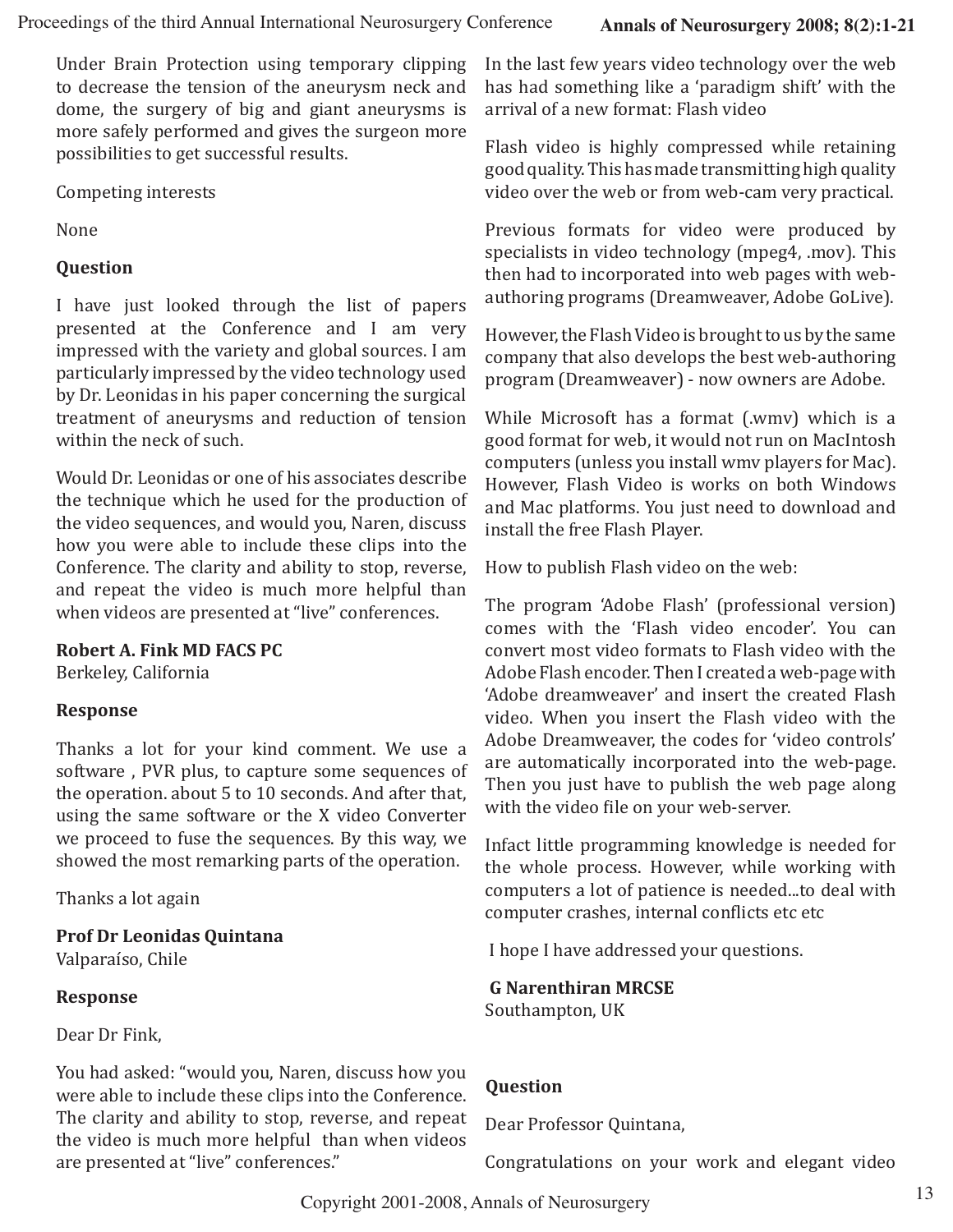#### presentations!

Have you used balloon occluders placed around the arteries of circle of Willis to control intraluminal flow? If you have, what was your experience with it? Please find a paper on this technique attached to this e-mail.

#### **G Narenthiran, MRCSE**

Southampton, UK

#### **Response**

#### Dear Dr Narenthiran

Thanks for your comments. Recently, we have two endovascular neurosurgeons, so, from 8 monthes ago we have tried some cases using balloon occlussion(the same way as Thorell et al, and also we have tried supraclinoid ICA complex aneursyms using the technique described by Batjer and Samson ( Batjer HH, Samson DS. Retrograde decompression of giant paraclinoidal aneurysms. Technical notes. J Neurosurg 1990; 73: 3056.), with punction of ICA at cervical portion, suction and decrease the tension inside the neck and dome. Always using brain protection , described in our work.

#### **Prof Dr Leonidas M Quintana MD**

Valparaíso, Chile

#### **8.**

**Is it possible to predict facial nerve function after vestibular schwannoma surgery? A clinical and radiological analysis.**

Gerganov VM, Nouri M, Luedemann W, Samii A, Samii M

International Neuroscience Institute, Hannover, Germany. vgerganov@gmail.com

Aim

To determine if the preoperative clinical and radiological features are reliable in predicting facial nerve function after vestibular schwannoma (VS) surgery. The main shortcomings of most of the previous studies were the heterogeneous characteristics of the analyzed groups.

Method

A retrospective study of 99 consecutively operated patients with VS. Data collected included the main clinical features and the following radiological parameters: tumor size, volume, extension in relation to the internal auditory canal, width and length of the intrameatal tumor portion; tumor-fundus distance, and changes of the internal auditory canal. Statistical analysis has been performed with both parametric and nonparametric tests.

#### Results

Headache as initial symptom gait instability and facial nerve function at presentation were negative predicting factors. Tumor growth in all directions had significant correlation with facial outcome, but anterior and/or caudal had more significant correlation than posterior and/or inferior extension. Polycystic tumors had the worst prognosis. Neither intrameatal length nor width and tumor-fundus distance influenced significantly the outcome.

#### Conclusion

The preoperative analysis of the neuroradiological images and of neurological status of the patient could give reliable clues regarding the chance of preserving good facial nerve function after surgery.

Competing interests

None

#### **Question**

This study shows what (common practice has told us for long time ) that the larger the tumor the worse is the post-op facial nerve function. As preop evaluation is intuitive that poor facial nerve function will be predictive of post-op poor function as well. Can you explain why gait and, in particular, headache should be correlated with poor postop facial function? Is it still related to the size of the tumor? The larger the more pre-op symptoms patients have?

#### **Mario Zuccarello, MD**; Cincinnati, USA

#### **Question**

Dear Dr Gerganov,

I have studied your presentation with enthusiasm since I have seen that apart from clinical possible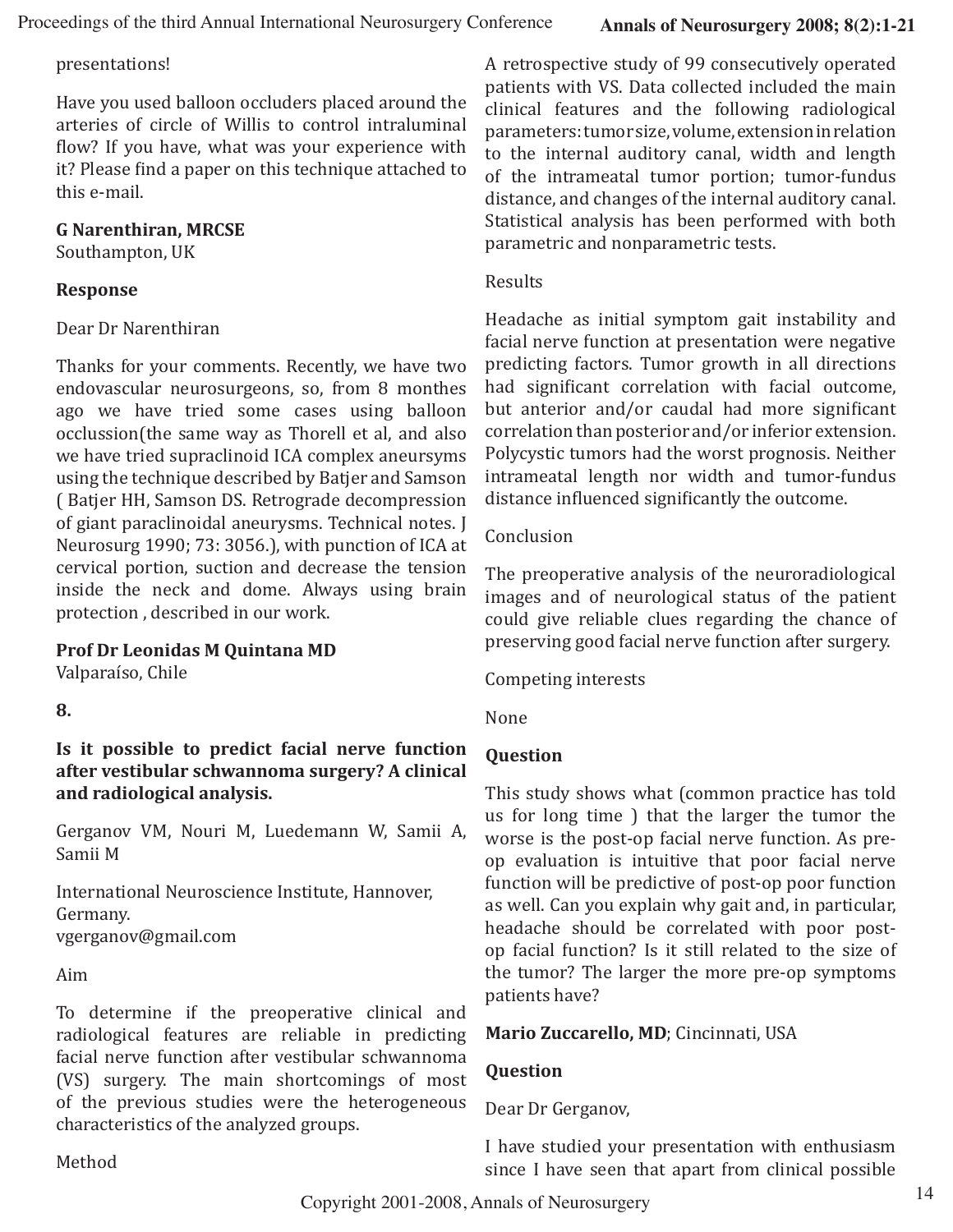predictors you have meticulously included morphometric imaging data in relation to the target site anatomy. It is a quite brilliant thought and I hope that these data would aid our microanatomical understanding of the region.

I would like to ask you about other factors that literature seems to address in facial nerve function prediction after vestibular schwannoma surgery.

Apart from factors that pre-exist, like clinical presentation and tumor morphology, I think that we should address the issue of intraoperative manipulation near the target lesion and the facial nerve. Literature shows (1,2,3) that intraoperative facial nerve monitoring during vestibular schwannoma surgery in the means of neurophysiological and EMG parameter studies seems to correlate with facial nerve functional outcome. These papers are only indicating of the work done under the fields of facial nerve intraoperative monitoring.

1) Do you utilize intraoperative facial nerve monitoring during your surgical interventions ?

2) What is your personal opinion about intraoperative facial nerve monitoring ?

3) In case that you use monitoring, are there any data, concerning your research, that show correlation ?

4) I have noticed that during your conclusion you found that headache demonstrates significant correlation to the outcome. Do you feel that the presentation of headache in a patient with VS is an early sign of increased ICP that would correlate with increased incidence of facial nerve or nuclei compression and thus a greater damage to facial nerve function?

I would like to thank you in advance for you time,

#### **Aristotelis Filippidis MD Larissa, Greece**

1. Isaacson et al. Intraoperative monitoring and facial nerve outcomes after vestibular schwannoma resection. Otol Neurotol., 2003; vol. 24 (5) pp. 812- 7

2. Fenton et al. Predictive factors of long-term facial nerve function after vestibular schwannoma surgery. Otol Neurotol., 2002; vol. 23 (3) pp. 388-92

3. Goldbrunner et al. Quantitative parameters of intraoperative electromyography predict facial nerve outcomes for vestibular schwannoma surgery. Neurosurgery, 2000; vol. 46 (5) pp. 1140-6; discussion 1146-8

#### **Question**

I read with interest the presentation by Gerganov et al, on the association between clinical and radiological factors and early facial nerve function after vestibular schwannoma (VS) surgery. The authors concluded that preoperative analysis of the neuroradiological images along with neurological status of the patients could give reliable clues regarding the chance of preserving good facial nerve function, postsurgery.

Although the rate of reported facial nerve preservation after VS surgery continuously increases, facial nerve paresis or paralysis is a frequent postsurgical sequelae of major concern. While I appreciate the attempt made by Gerganov et al, I would like to make a commentary on their study.

One popular method for distinguishing independent predictors and to determine their relative contribution to the outcome is multivariate regression. By regression analysis, one can look for independent linear associations between several potential predictors and an outcome. Using artificial neural networks (ANN), one can identify both linear and nonlinear associations. Consequently, the explanatory power of this method in terms of outcome variation is often superior to regression analysis. The functioning ANN's knowledge is built on learning and experience from previous input data. On the basis of this prior knowledge, a trained ANN can predict relations found in newly presented data sets. Regression and ANN are popular methods to predict a clinically important outcome which depends on several or a complex combination of a few risk factors.

In this study, univariate analysis including the chisquare, t-test, Kruskal-Wallis and Mann-Whitney based on variables' types was performed while the second-step analyses such as logistic regression or AAN is lacking. The potential confounding effect of each clinical or radiological factor on early facial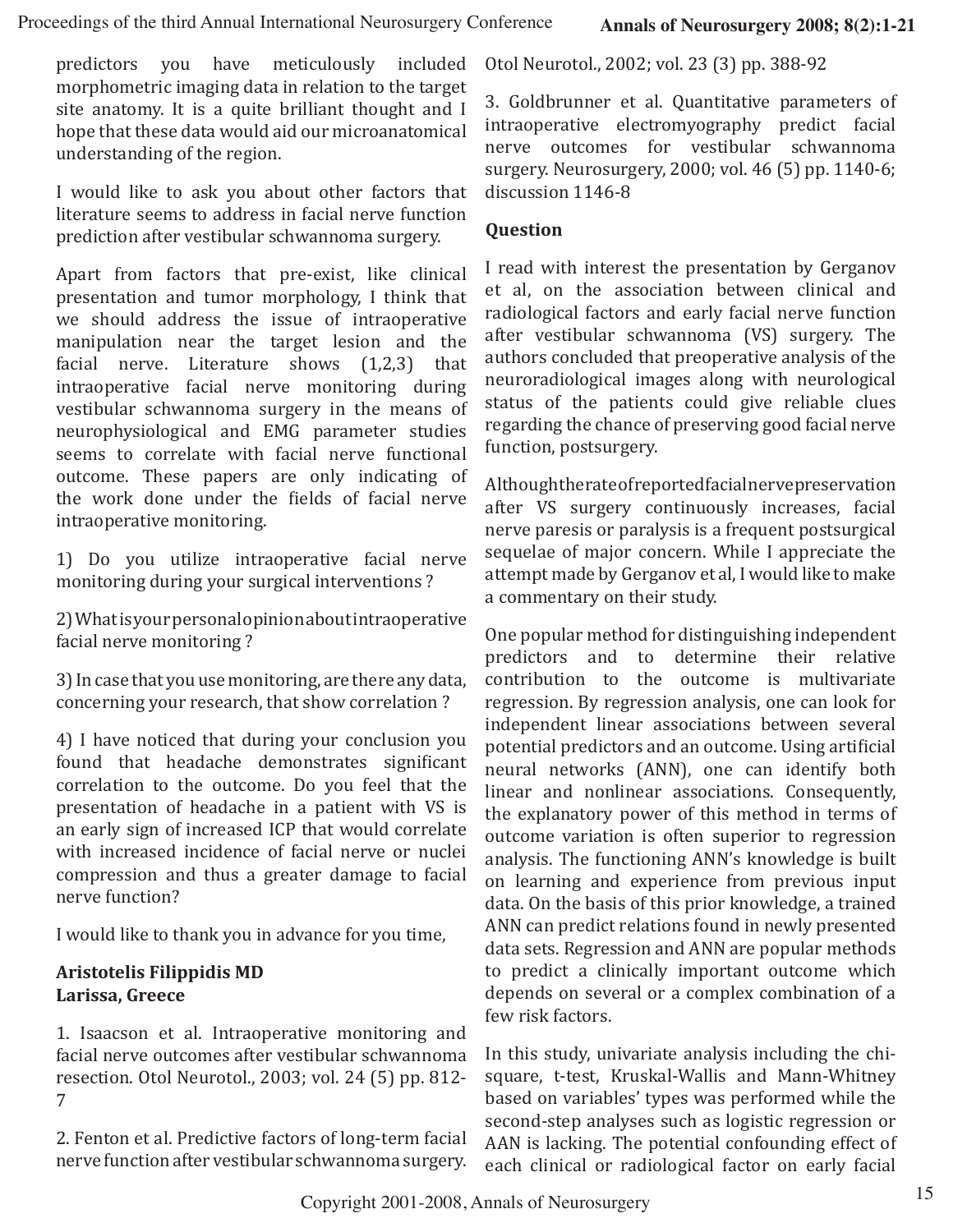nerve function should be assessed by the above mentioned second-step analyses in order to find the really independent predictive factors. For example, the results showed that headache or gait instability was correlated with poor post-operative facial function but it seems that these clinical factors are probably confounded by the effect of tumor size and volume.

In conclusion, the results obtain from a subsequent analysis (regression or ANN) will propose a rather small set of variables as a good predictor, when using in the appropriate model. Furthermore, it can be inferred from the statistical equality of the predictive ability of the regression and ANN models that the set of variables selected predicts early facial nerve function in a more or less linear manner. It is noteworthy that each variable might have a highly complex nonlinear relationship with the outcome, the combination of all of which is fairly linear however.

#### **Mehdi Abouzari MD**

Tehran, Iran

#### **No responses was provided by the authors**

#### **9.**

#### **Outcome evaluation of chronic subdural haematoma using Glasgow outcome score**

Abouzari M, Asadollahi M, Aleali H

Amir-Alam Hospital, Medical Sciences/University of Tehran, Tehran, Iran abouzari.m@gmail.com

#### Aim

The relationship between Glasgow Outcome Score (GOS) and its probable effective factors has not been determined, yet. The purpose of this study was to evaluate whether GOS at discharge as a measure of outcome is correlated with its effective factors in patients with chronic subdural hematoma (CSDH).

#### Method

One hundred and sixteen consecutive patients with CSDH were studied. The variables considered were age, sex, trauma-surgery interval, type of surgery, type of trauma, Glasgow Coma Score (GCS) on admission, hematoma density, and postoperative hospitalization. The relationship between type of surgery and postoperative hospitalization was also studied.

#### Results

There were no significant relationship between age, sex, type of trauma, and postoperative hospitalization and GOS. On the other hand, shorter traumasurgery interval (P=0.015), lower GCS (P<0.001), and higher hematoma densities (P=0.001) had significant association with unfavorable outcome as defined by GOS. Burr-hole craniostomy had shorter postoperative hospitalization when compared with small craniotomy (P=0.003).

#### Conclusion

Higher hematoma densities, lower GCS, and shorter trauma-surgery interval increase the risk of unfavorable outcome after CSDH. Burr-hole craniostomy is more cost effective procedure when compared with small craniotomy because of its shorter postoperative hospitalization.

Competing interests

None

#### **Question**

I congratulate the authors on their work on this common but intriguing clinical problem.

Was the association between shorter trauma-surgery interval with unfavourable outcome due to the fact that in early stages there would be higher incidence of recurrence because of higher density of the haematoma; or was this a completely independent factor (forgive my ignorance of the statistics if they have already answered this in their talk)

the other point i would like to make is if they have looked at the Hounsfield units of the haematoma as well (rather than classifying into hypo, iso and hyperdense only) and if there is any correlation between a particular range of Hounsfield units and favourable outcome . If not, this may be something to look in future studies as well.

#### **Khalid Saeed FRCS(SN)**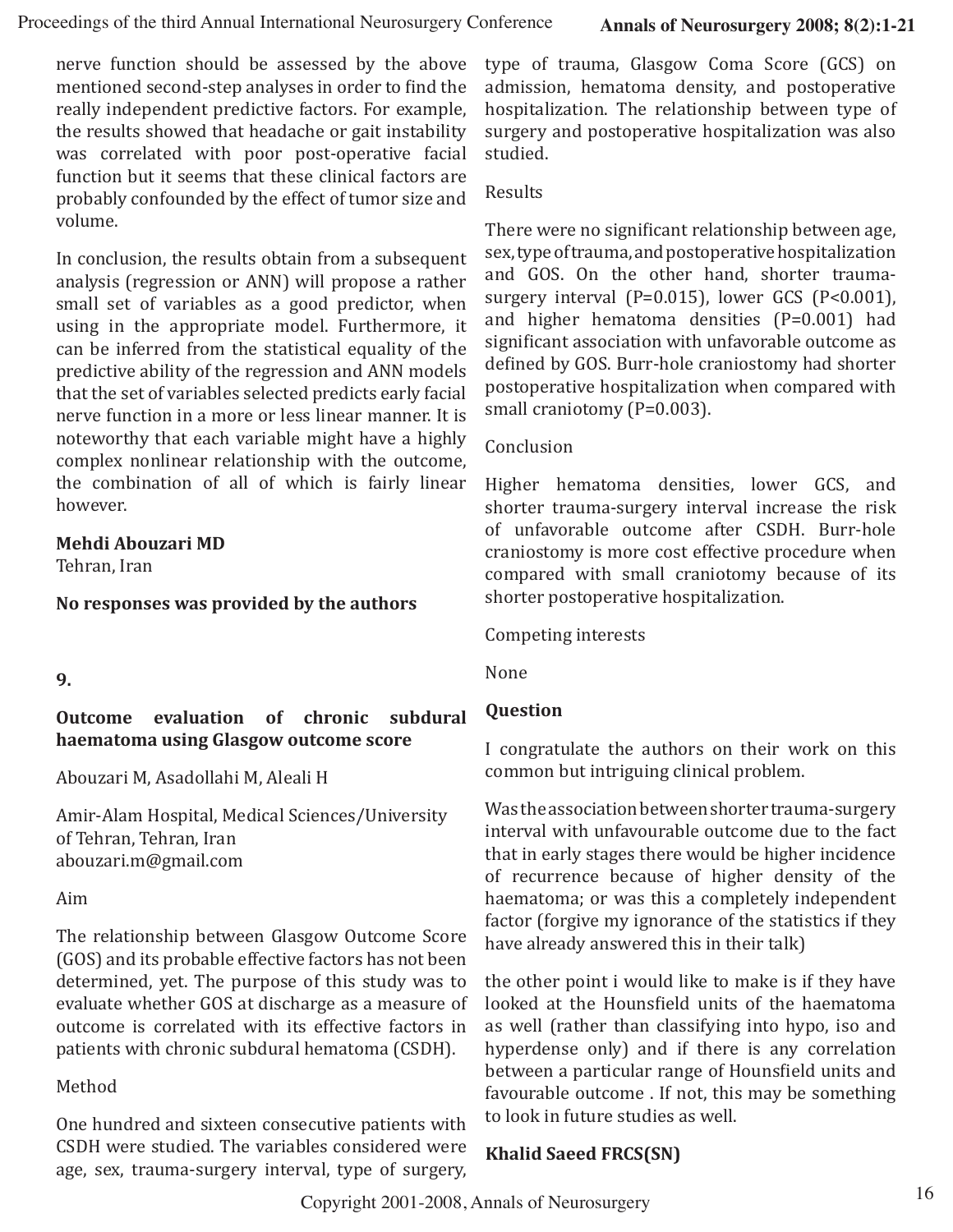Greater Manchester, UK

#### **Question**

Interesting presentation by Abouzari M

Did you attempt to study the effect of factors like volume of the hematoma, bilateral hematomas, presence of the membrane, medical conditions, presence of preoperative focal neurological deficits etc.on the outcome?

Any of these patients received additional drain either with burr hole/craniostomy?

I find you have a wide range of hospital stay for these patients. Do you have an outcome measurement at later stage of follow up( 3 months / 6 months)? do you have break up of mortality with respect to preop GCS

Did all 17 patients who died postoperatively had poor GCS? When you are considering subdural hematomas within few days of trauma with CT scan showing hyperdense hematoma, we should make sure we are not dealing with acute subdural hematomas

#### **Promod Pillai MD**

Columbus, Ohio, USA

#### **Response**

We thank Dr. Pillai and Mr. Saeed for their thoughtful comments on our presentation. The study was conducted in a setting with limited facilities and we fully agree that it had a number of limitations. However, we tried to answer some of these questions in our next studies (1-4). In a recent study we evaluated for the first time, the association between Glasgow outcome score (GOS) at discharge (as a known measure of outcome) and chronic subdural hematoma (CSDH) recurrence in 82 patients who underwent burr-hole surgery (1). The trauma-surgery interval was not significantly different between recurrence and non-recurrence group ( $P = 0.06$ ) while a high density hematoma was significantly associated with recurrence of CSDH (P < 0.001). Previous studies except two (which showed that a shorter interval predisposes to recurrence) support our results (5-8). We agree with Mr. Saeed; it seems that the association between shorter traumasurgery interval and unfavorable outcome could be due to higher incidence of recurrence in high density hematomas.

As a limitation in the present study, we didn't attempt to study the effect of hematoma width or bilateral hematomas on outcome but again we didn't find significant association between these issues and outcome in our next studies (1, 2). However, of the two previous studies that have evaluated the role of hematoma thickness, the result in one is in agreement with ours, but that in the other contradicts ours (6, 8).

In order to eliminate the confounding effect of medical conditions, patients with one or more risk factors that already had been documented to influence outcome (receiving anticoagulant or thrombolytic drugs, organization of the CSDH, ventriculoperitonel shunt, and history of diabetes, seizure or alcohol abuse) were excluded from the study. Finally, none of our patients received additional drain and outcome measurement was not evaluated at later stage of follow up. We did not also break up mortality with respect to preoperative Glasgow coma score.

In conclusion, this study was a retrospective study using univariate analyses for data analysis. A prospective case-control method with the groups carefully matched or even studies using logistic regression analysis might be good alternatives to more accurately evaluate the outcome of CSDH. Finding the correlation between a particular range of Hounsfield units and CSDH outcome might be a good option in future studies as noted by Mr. Saeed.

#### **Mehdi Abouzari MD**

Tehran, Iran

10.

Practical Algorithm for Surgical Management of Facial Pain

Slavin KV, Colpan ME, Munawar N, Nersesyan H

Section of Stereotactic and Functional Neurosurgery, University of Illinois at Chicago kslavin@uic.edu

Aim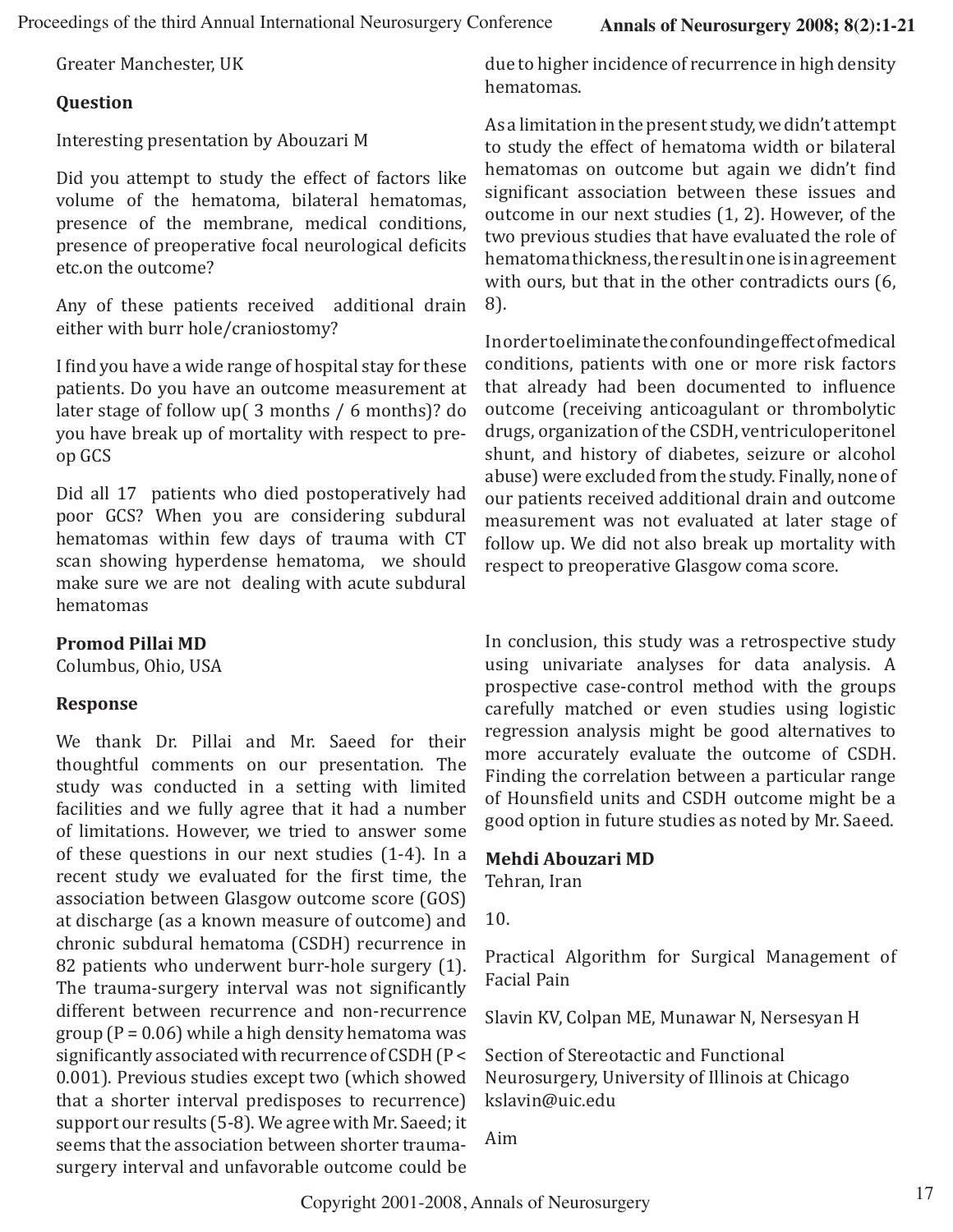Despite multiple recent advances, a choice of appropriate surgical approach to various categories of facial pain remains confusing. The goal of this presentation is to introduce a simple and practical algorithm for surgical treatment of medically intractable facial pain.

#### Method

Based on our clinical experience, we analyzed the decision tree in choosing appropriate surgical intervention based on the nature of the facial pain, its location and patterns, presence of other contributing or causative factors, imaging findings, patient's medical condition and ability to withstand certain interventions, as well as willingness to have surgery, and summarized it into a simple algorithm, usable in routine medical practice.

#### Results

With a simple set of questions, it is possible to establish the likely diagnosis for each particular patient and then come up with a rational choice of one of the ten procedures listed in the algorithm tree. Use of this algorithm has shown itself both easy and reliable in approaching most facial pain patient categories. More than 100 consecutive patients have been treated with the algorithm assistance achieving a very high initial success rate.

#### Conclusion

The presented algorithm may be utilized in routine clinical practice and seems to provide guidance for both experienced surgeons and relative beginners of the field. This algorithm may be validated only by use in larger group of the patients and in multiple institutions.

Competing interests

None

#### **Question**

Is there any outcomes data to support the allegation that using this algorithm will increase favorable outcomes and reduce complications?

Patients are often satisfied because the doctor tried to help them, whether or not pain relief has occurred. Recurrences happen over time; hence outcomes

must be stated with duration of followup or using a Kaplan-Meyer plot to gain meaningful information.

Putting experimental procedures in a treatment algorithm is misleading, as motor cortex stimulation and trigeminal stimulation are not approved in US and are not paid for by public or private insurance.

Gamma Knife does not appear in the algorithm, yet it is one of the standard therapies in this country.

Hope my comments are useful.

#### **John D. Loeser MD**

Seattle, USA

#### **Response**

Thank you for your thoughtful comments!

Is there any outcomes data to support the allegation that using this algorithm will increase favorable outcomes and reduce complications?

The data presented here reflect our practical approach to the facial pain patients that come to the attention of a neurosurgeon. The outcome will be calculated in a long-term follow up study that is currently underway. So far, we have no information to conclude about potential increase in chances of favorable outcome for those whose treatment was guided by this algorithmic approach; the algorithm is intended to facilitate the surgeon's approach to each individual patient.

 Patients are often satisfied because the doctor tried to help them, whether or not pain relief has occurred. Recurrences happen over time; hence outcomes must be stated with duration of follow-up or using a Kaplan-Meyer plot to gain meaningful information.

The patient satisfaction is determined by the immedicate pain relief (upon discharge from the hospital) which is different from overall patient satisfaction with treatment that very well may be, as you correctly pointed, significantly affected by the physician's attitude. At this point, lack of longterm follow up prevents us from creation of Kaplan-Meyer curves, but this has already been done by Drs. Loeser, Burchiel and others in the past applicable to each discussed procedure.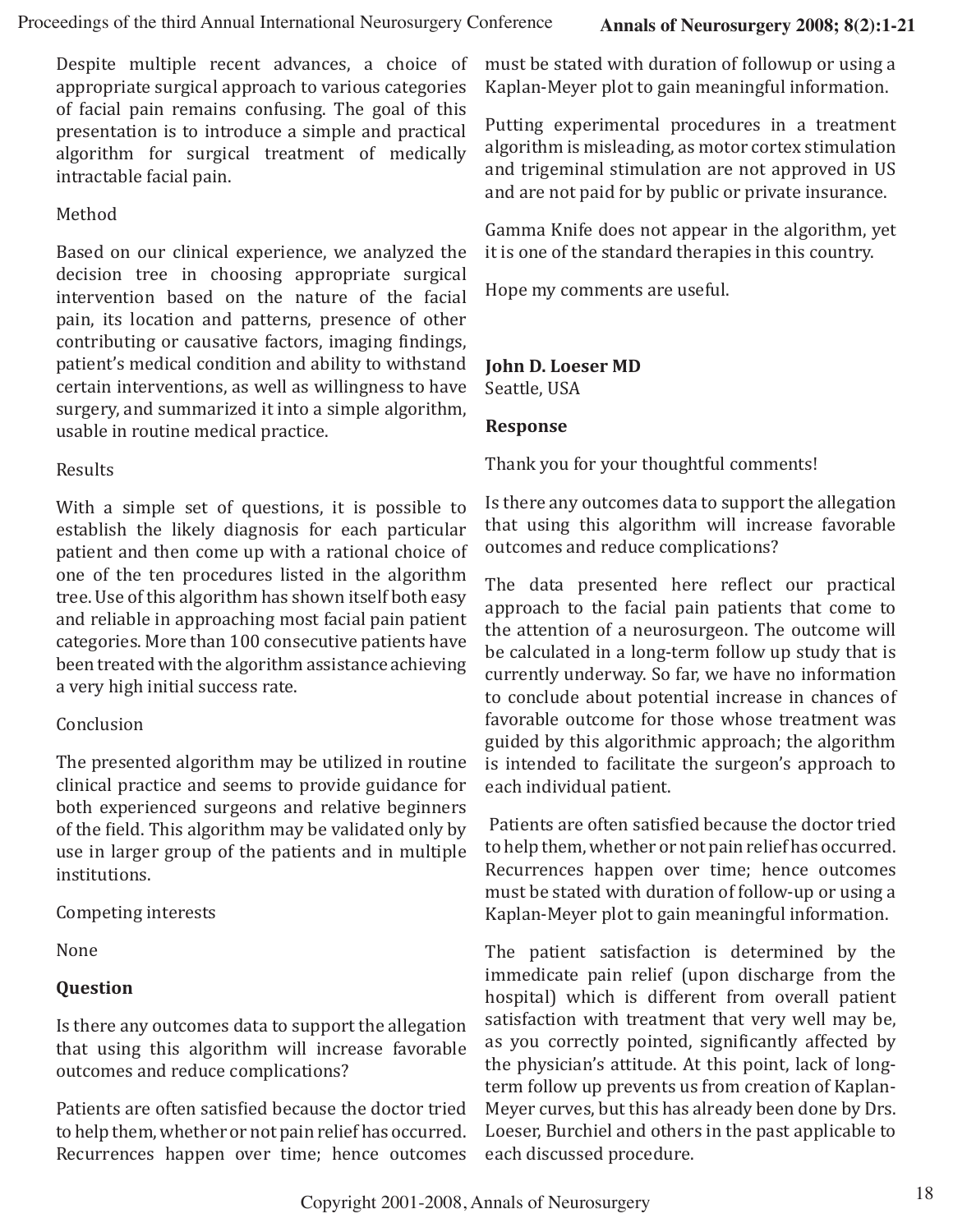Putting experimental procedures in a treatment algorithm is misleading, as motor cortex stimulation and trigeminal stimulation are not approved in US and are not paid for by public or private insurance. The definition of "experimental" procedure varies from country to country – and in my opinion, lack of FDA approval in the US does not make a procedure automatically "experimental" particularly in those countries where a large experience with them is gained over the years (i.e., motor cortex stimulation in France). Interestingly enough, both trigeminal nerve stimulation and motor cortex stimulation are frequently covered by private insurers. Medicare would pay for them if they are done within an approved research protocol. Leaving these procedures out of the algorithm would leave many conditions untreatable and the entire algorithm incomplete.

Gamma Knife does not appear in the algorithm, yet it is one of the standard therapies in this country.

Gamma Knife is indeed included in the algorithm – as stereotactic radiosurgery. It is an important part of our armamentarium and is recommended to all patient who have primary or secondary trigeminal neuralgia and do not want (or cannot) have open surgical intervention. It is listed on slides 3, 5, 8 and 10.

#### **Konstantin Slavin MD**

Chicago, USA

Sorry, I missed stereotactic radiosurgery when I questioned the lack of G-K in your diagram. Thanks for putting your ideas out there for all to see.

#### **John D Loeser MD**

Seattle, USA

**11.**

#### **Accuracy of intra-operative rapid diagnosis by SQUASH smear in central nervous system lesions - An early institutional experience**

Bansal M. Sanjeev K, Srivastav R, Raghuvanshi S, Saini M, Asthana V, Agarwal S, Singh DK. Mittal M, Deepak G, Bansal KK.

Department of Neurosurgery, Himalayan Institute of Medical Sciences, Dehradun, India. kbansalk@ yahoo.com

Aim

Intra-operative cytological diagnosis of the CNS lesions helps the neurosurgeon to decide about the extent of resection particularly in eloquent areas. The squash or crush preparation of the available tiny tumour tissue at the start of the resection is a time saving and lead to better decision on further plan of surgery. This study was conducted to find out the accuracy of this technique at our center.

#### Method

We have prospectively studied the accuracy of this technique at our institute. During the period of last 2 years we have operated 118 CNS mass lesions including cranial and spinal included in the study.

#### Results

Our early experience concluded that Intra-operative SQUASH smear cytology is a fairly rapid and reliable method of intra operative diagnosis for a wide spectrum of central nervous system lesions.

#### Conclusion

Out of total 118, cranial lesions were 105 and spinal were 13. Males outnumbered in frequency (77 cases, 65.2%) while the females comprised 41 cases (34.7%). Most (59.2%) of the patients were from 20 to 50 years of age. The cerebral hemisphere including all lobes had the largest number of cases (49 cases, 41.5%). Among them glial tumors form the major group (34 cases, 28.8%). Meningiomas were the next main group (18 cases, 15.3%) followed by schwanommas and metastatic tumors having 9 cases (7.7%) each. The cytological or squash diagnosis was possible in all except 11 cases (9.3%), in which a definite diagnosis could not be provided due to fibrous tissue, necrosis, and hemorrhage or poor preservation of cytological features.

Competing interests

None declared

#### **Question**

Dear Dr. Bansal,

I believe your group achieved great work regarding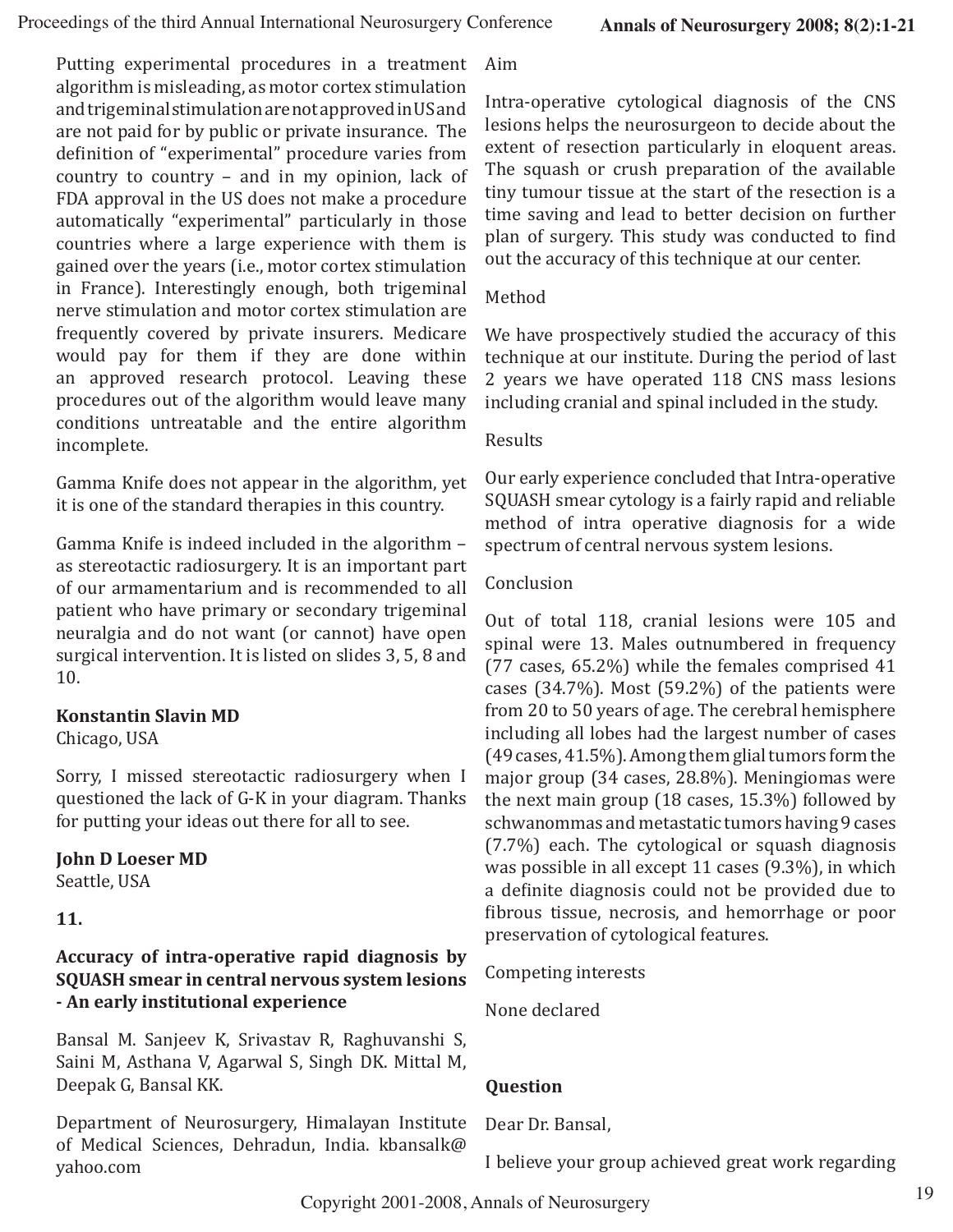intraoperative rapid diagnosis of neurosurgical lesions.

I have several questions regarding your data. Please teach me further details of your work.

1. Do you do frozen section simultaneously? If so, how was the correlation between these two modalities?

2. Was this technique useful when diagnosing glioma infiltration to surrounding normal brain? Namely, can we detect invading cells to the normal brain with this technique?

3. The diagnosis of "astrocytoma" is rather frequent. Is this mean that it includes "astrocytoma grade 4" as a smear diagnosis or you cannot differentiate grade of astrocytic tumors with this technique?

If so, is there any way to improve the diagnosis of glioblastoma?

4. How was the "failure" rate with this technique? Was there any occasion when the pathologist cannot make diagnosis at all?

5. I know this technique is useful in diagnosing malignant lesions. You applied this to arachnoid cysts or epidermoid cysts or vascular lesions. How were the diagnosis of these lesions?

#### **Takamitsu Fujimaki MD PhD**

Tokyo, Japan

#### **Question**

The presentation is interesting but my main question would be with regards to the assessment of the diagnostic utility of the test (the intra-operative diagnosis). It would be interesting to know what the sensitivity, specificity, positive and negative predictive values are. It would be interesting to know how their figures compare with others who have published similar data. The other thing I wondered was how many pathologists had reported the cases (i.e. were all cases reported by one pathologist or are these results from several pathologists pooled together).

#### **Dr Mark Walker**

Southampton, UK

#### **Comment**

I seldom rely upon intraoperative neuropatholgy results as they so infrequently alter your surgery.

I don't use smear or frozen at all for image-guided biopsy. False negatives and false positives combined with the extremely high diagnostic yield (>99%) without intra-op pathology suggest to me that it is seldom useful.

During tumour resection I also find it rarely useful. For smaller lesions I have found tumour removal completed before the results are available. For larger cases it very rarely changes your surgical strategy to remove all macroscopic disease if possible.

We all know that most primary intrinsic tumours infiltrate beyond the macrosopic and radiologic boundaries and that surgery is not curative. I know of no good evidence that the use of intra-op path to look for 'clear margins' for glioma surgery makes any difference to outcome. The 5-ALA work suggests that if you use flourescence you will resect a little more tumour, but that outcome is no different

### **Paul Grundy BM(Hons) MD FRCS(SN)**

Southampton, UK

**No responses were provided by the authors.**

#### **12.**

#### **Cervical cord injury: comparison of clinicoradiological picture with mode of injury**

Bansal KK, Gupta C, Mittal M, Goel D

Department of Neurosurgery, Himalayan Institute of Medical Sciences, Dehradun, India kbansalk@yahoo. com

Aim

To find out the severity of cord injury in relation with mode of injury. Cervical cord injury is a potentially devastating consequence of acute trauma. This disastrous and crippling disease occur very frequently among whole spinal column and accounts for 5% of Roadside accidents (RSA). The prognosis of cord injury has direct relation with mode of injury, making it hard to evaluate other indicators of improvement without considering them. The most common types of cord injury include